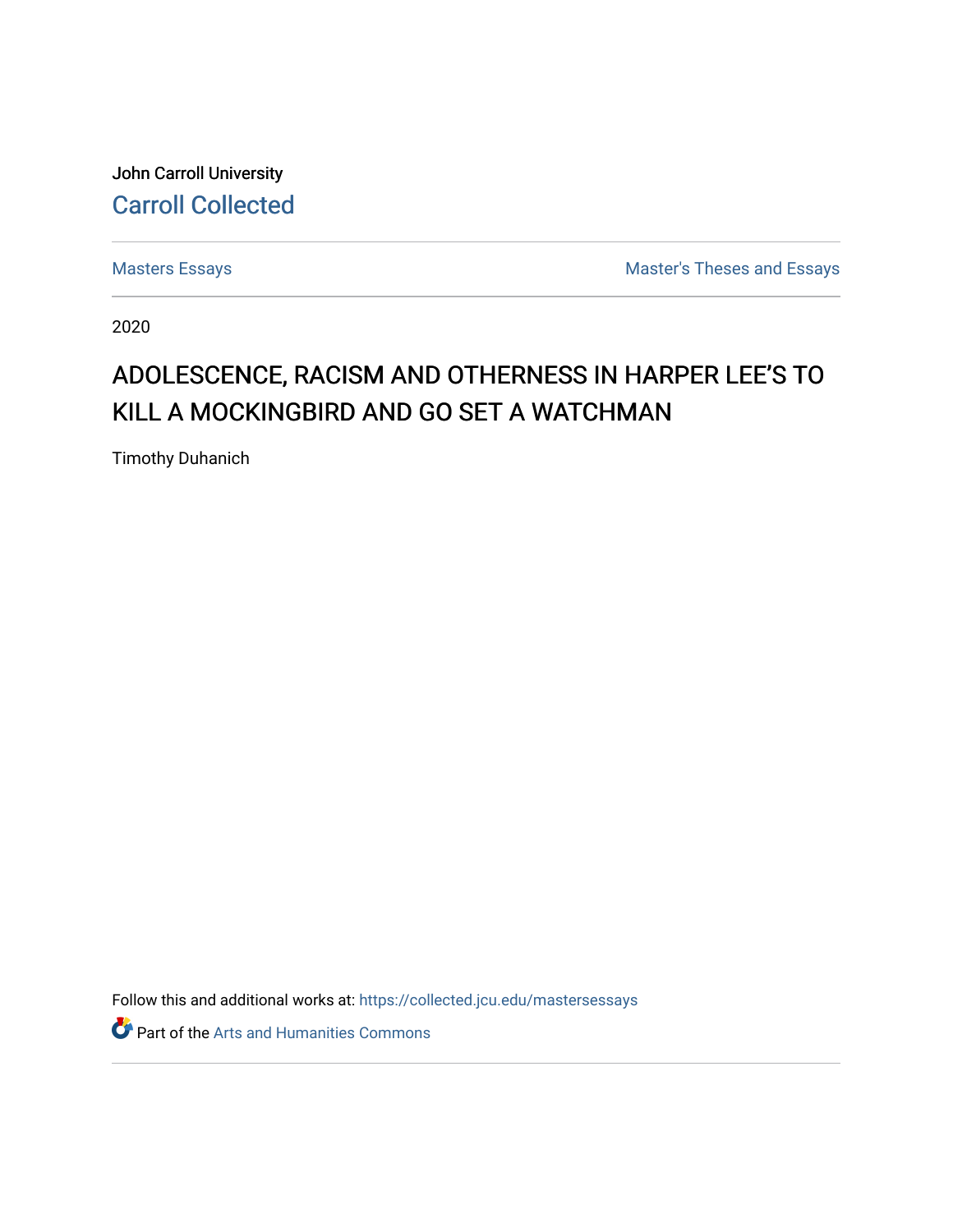### ADOLESCENCE, RACISM AND OTHERNESS IN HARPER LEE'S *TO KILL A MOCKINGBIRD* AND *GO SET A WATCHMAN*

An Essay Submitted to the Office of Graduate Studies College of Arts & Sciences of John Carroll University in Partial Fulfillment of the Requirements for the degree of Master of Arts

> By Timothy D. Duhanich 2020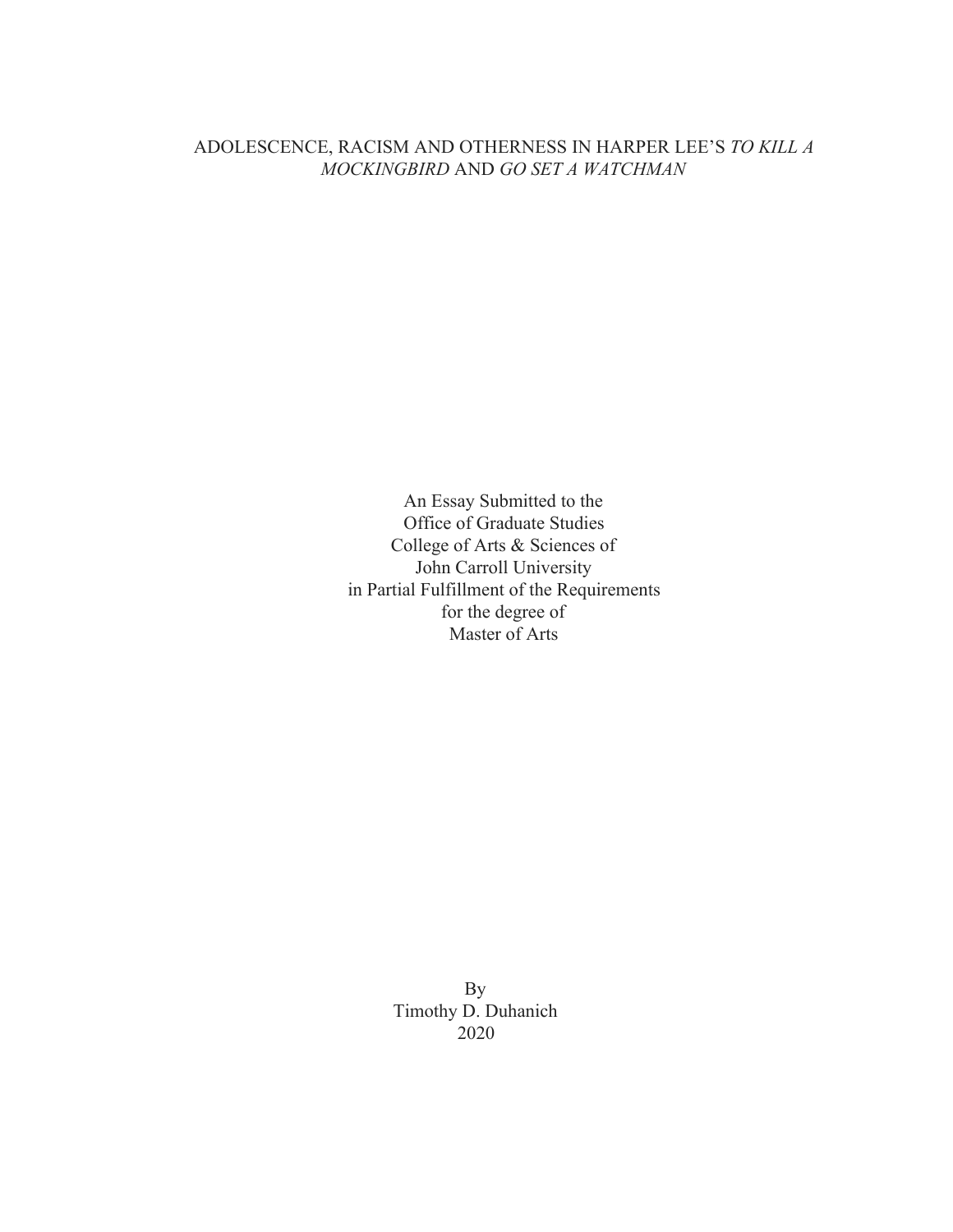In the years since the publication of Harper Lee's, *To Kill a Mockingbird* (1960), and *Go Set a Watchman* (2015), millions of readers have sought out these stories. But why? Perhaps it is the appeal of identity formation through a coming-of-age story or a bildungsroman tale. Perhaps it is the desire for the reader to identify with characters presenting as upstanding citizens of the world they inhabit. Or, maybe it is the intrigue of characters who are deemed outcasts or Others. Conversely, it could also draw readership across decades because of the challenges raised by the historical context of the story—leading readers to believe we, as a society and as a culture, have progressed beyond. This essay will examine how *To Kill a Mockingbird* and *Go Set a Watchman* depict and confront adolescence, racism, and Otherness. This essay will take into account historical context and Harper Lee's life before analyzing events and characters that depict and confront adolescence, racism and Otherness.

#### **Historical Context**

Before this essay delves into how *To Kill a Mockingbird* and *Go Set a Watchman* depict and confront adolescence, racism and Otherness the historical contexts in which the books were set and written will be outlined in order to understand Harper Lee, her father, and the characters discussed in this paper from both of her novels. The historical context of *To Kill a Mockingbird* was in part molded by the Great Depression of the 1930s. Harper Lee's hometown of Monroeville and the fictional setting of *To Kill a Mockingbird,* Maycomb, felt the despair of the Great Depression. The Great Depression impacted all social classes and occupations of Alabama with those involved in agriculture and banking in the rural South hit particularly hard. In 1932,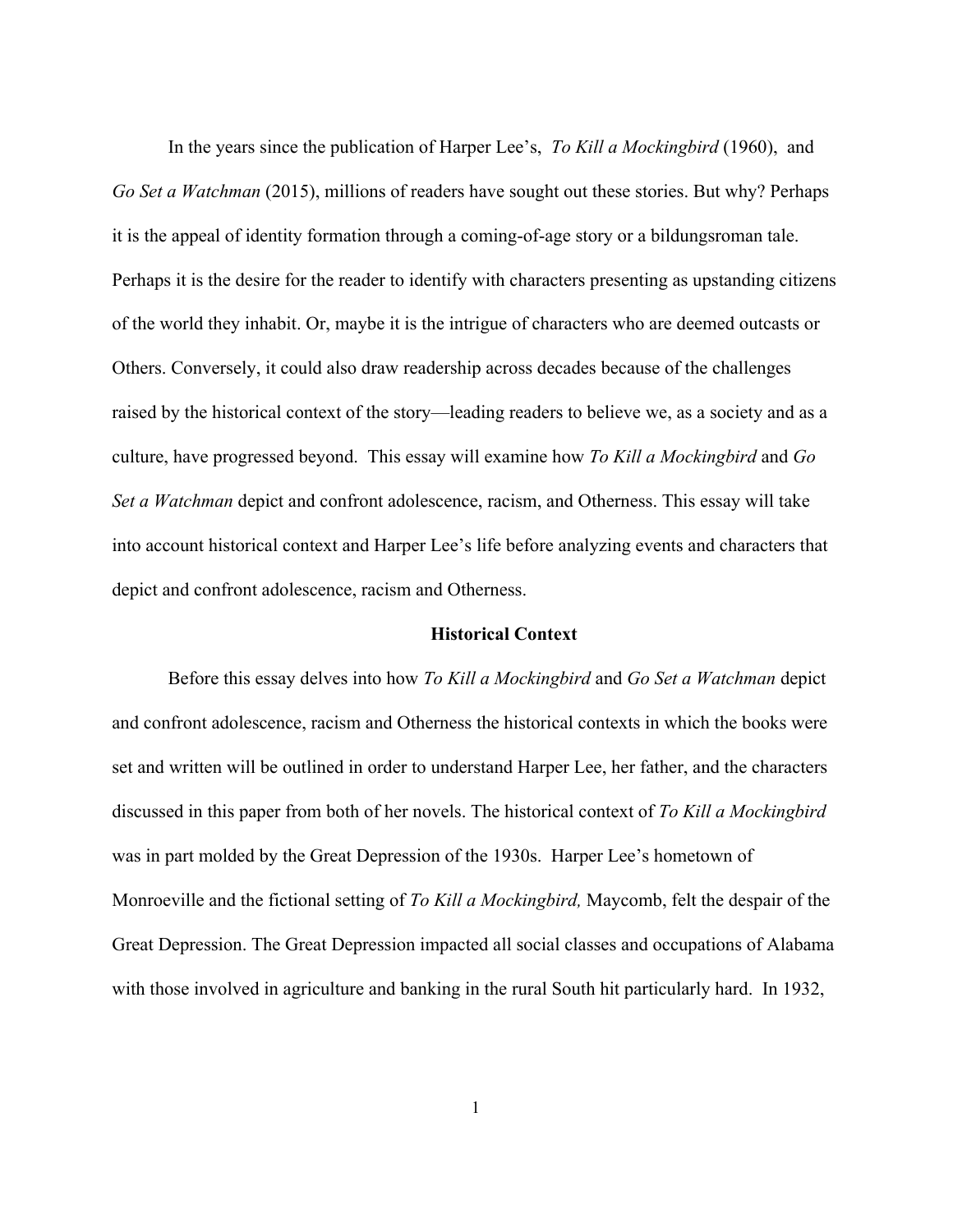incomes were 58 percent of their 1929 levels. In that same period of time, the income of rural Alabama farmers was only 39 percent of their 1929 income.<sup>1</sup>

Despite the fact in some cases Blacks and poor whites worked together for the first time to better their situations, the wild instability of the economic climate, competition for jobs, and long--standing racial fear only fueled the bigotry of the rural South. Many white Southerners reacted violently to the instability and perceived threats to the order and meaning of Southern life. Fears of "…economic collapse, unionism, Communism, Rooseveltism, or a breakdown of the class and, especially, racial boundaries that defined their society<sup> $2$ </sup> stoked the flames of hate that is evident in *To Kill a Mockingbird*. The preeminent threat to white domination in the South came from, according to the dominant whites, the beastly desire of Black men for sexual intercourse with white females. Harper Lee depicted and confronted that fear in *To Kill a Mockingbird* with the rape trial of Tom Robinson. Although fictionalized, the trial of Tom Robinson was influenced by and rooted in an historic court case in Scottsboro, Alabama in 1931. 3

The court case, known as the Scottsboro Trial, was the result of an incident on March 25, 1931 when nine Black boys were arrested as they exited a freight train in Scottsboro. $4$  The boys were charged with raping two white females named Ruby Bates and Victoria Price. On April 6,

<sup>1</sup> Claudia Durst Johnson, *To Kill a Mockingbird: Threatening Boundaries* (New York: Twayne, 1994), 4.

 $<sup>2</sup>$  Ibid.</sup>

<sup>3</sup> *Fearful Symmetry*, dir. by Charles Kiselyak (1998; Universal Home Video, 1998 dvd).

<sup>4</sup> Joseph Crespino, *Atticus Finch, The Biography: Harper Lee, Her Father, and the Making of an American Icon* (New York: Basic Books, 2018), 17.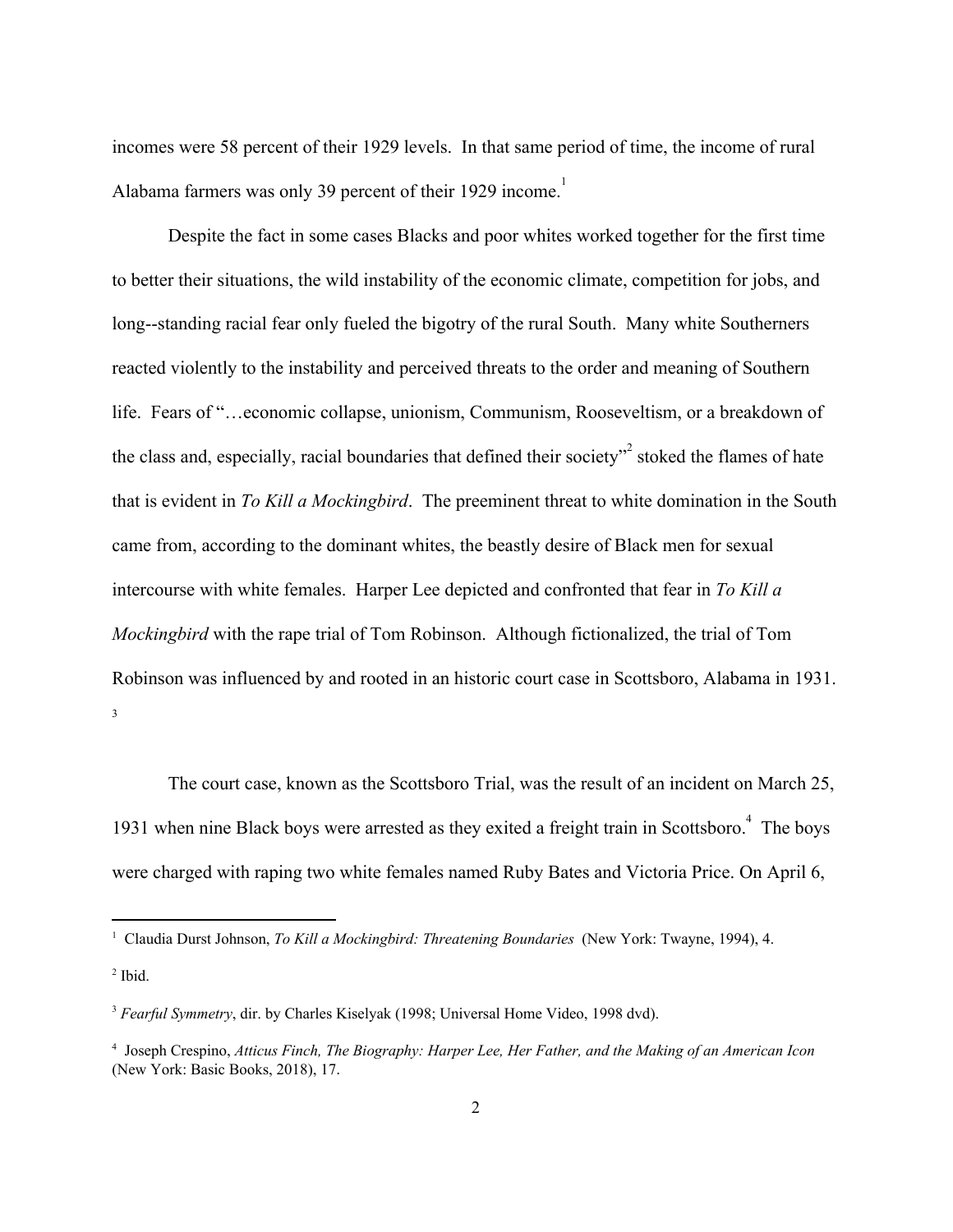1931, the nine defendants were escorted by a 118 member military detachment to the courthouse. To the population of Scottsboro, and by extension the all-male, all-white jury and judge, it did not matter if the boys actually raped the girls, were present while a rape occurred, or even *wanted* to rape the girls. Rather, it was merely the possibility for or *desire* of a Black male to have sex with a white female that should result in the death of at least one Black male. Regardless of the reputation of the females involved in this case, the women were still white and needed to be protected. Moreover, it was the overarching belief in Scottsboro, and elsewhere in the South, that all white women needed to be protected from the sexual desires of Black males.<sup>5</sup> Unlike Tom Robinson, the boys of the Scottsboro Trial did not die as a result of the trial. After decades of appeals, all nine of the accused were exonerated or pardoned of the rapes. The fight for white superiority was illuminated in the Scottsboro Trial. White superiority was not exclusive to Scottsboro. The 1901 Alabama state constitution attempted to codify it and as has been written in this essay, Harper Lee's father advocated for it in the *Monroe Journal* in the 1940s.<sup>6</sup> Historically, white superiority continued as a guiding principle for the South as is depicted in *To Kill a Mockingbird* and *Go Set a Watchman*.

Like the Scottsboro Trial, which was central to Lee's *To Kill a Mockingbird*, the 1954 *Brown v. Board of Education* and resulting fight for desegregation were fundamental influences on *Go Set a Watchman*. The conflict between the adult Scout in Jean Louise and her father

<sup>&</sup>lt;sup>5"</sup>The First Scottsboro Trials," University of Missouri-Kansas City, [http://law2.umkc.edu/faculty/projects/ftrials/scottsboro/SB\\_HRrep.html](http://law2.umkc.edu/faculty/projects/ftrials/scottsboro/SB_HRrep.html).

<sup>6</sup> Wayne Flynt, "Nelle Harper Lee on Law," *Alabama Law Review* 69, no. 3 (Spring 2018): 634-635.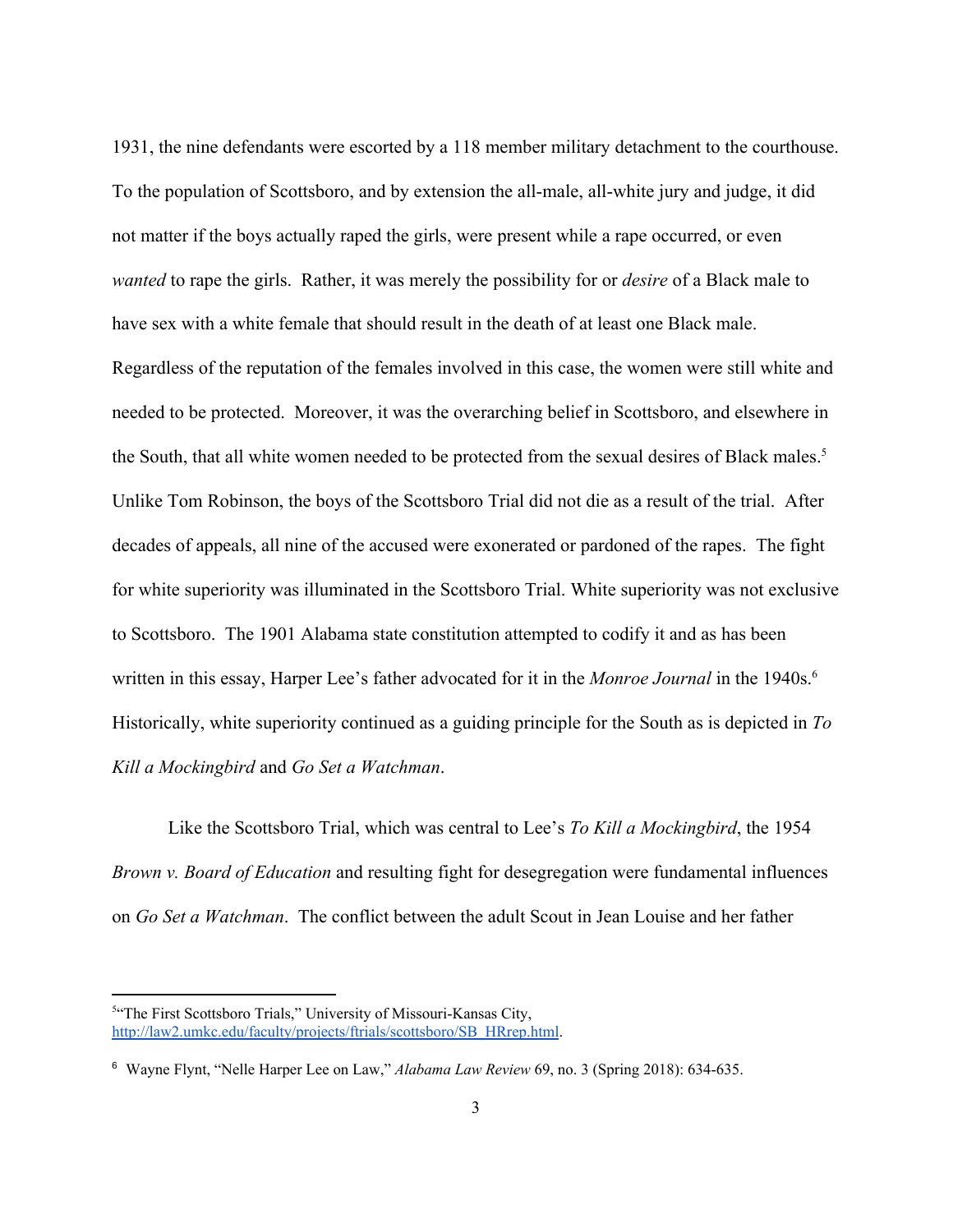Atticus Finch were rooted in the *Brown v. Board of Education* decision. In 1954, the United States Supreme Court led by Chief Justice Warren, ruled on the *Brown v. Board of Education* case, sending the message that separate was not equal in education.<sup>7</sup> Although the ruling was historic and the impetus for subsequent events of the decade that led to the desegregation of all public aspects of Southern life, it was issued with the ambiguous directive, "…that racial integration be enforced 'with all deliberate speed'."<sup>8</sup> The following year, 1955, in Montgomery, Alabama, Mrs. Rosa L. Parks was arrested for violating a law that segregated the busses of Montgomery. Parks' decision to not sit in the back of the bus led to the start of the year-long plus Montgomery bus boycott. In the midst of the bus boycott, Lee's University of Alabama in Tuscaloosa was experiencing the effects of *Brown v. Board* and putting up a fight. That same year, two black women, Pollie Ann Myers and Autherine Lucy, had their admission to the University of Alabama overturned when their skin color came to light. Following a lawsuit by the women, that the school unsuccessfully appealed, Lucy enrolled in 1956 while Myers withdrew because of pressure. A scene similar to that of the Scottsboro Trial 25 years earlier played out in Tuscaloosa. Thousands of whites from inside and outside of Alabama rallied the weekend before classes were to start. During the demonstrations, the crowds chanted, "keep 'Bama white" and intimidated Blacks in cars by throwing rocks and fire crackers. The mob even went so far as to harass the university president at his home. Despite all of the violence leading

<sup>7</sup> Trevor Cook, ""Well, Heck": Confounding Grace in Harper Lee's *To Kill a Mockingbird*," *Christianity & Literature* 66, no. 4 (2017): 39.

<sup>8</sup> Rachel Watson, "The View from the Porch: Race and the Limits of Empathy in the Film *To Kill a Mockingbird*," *Mississippi Quarterly*, Vol. 63, No. 3/4: 440.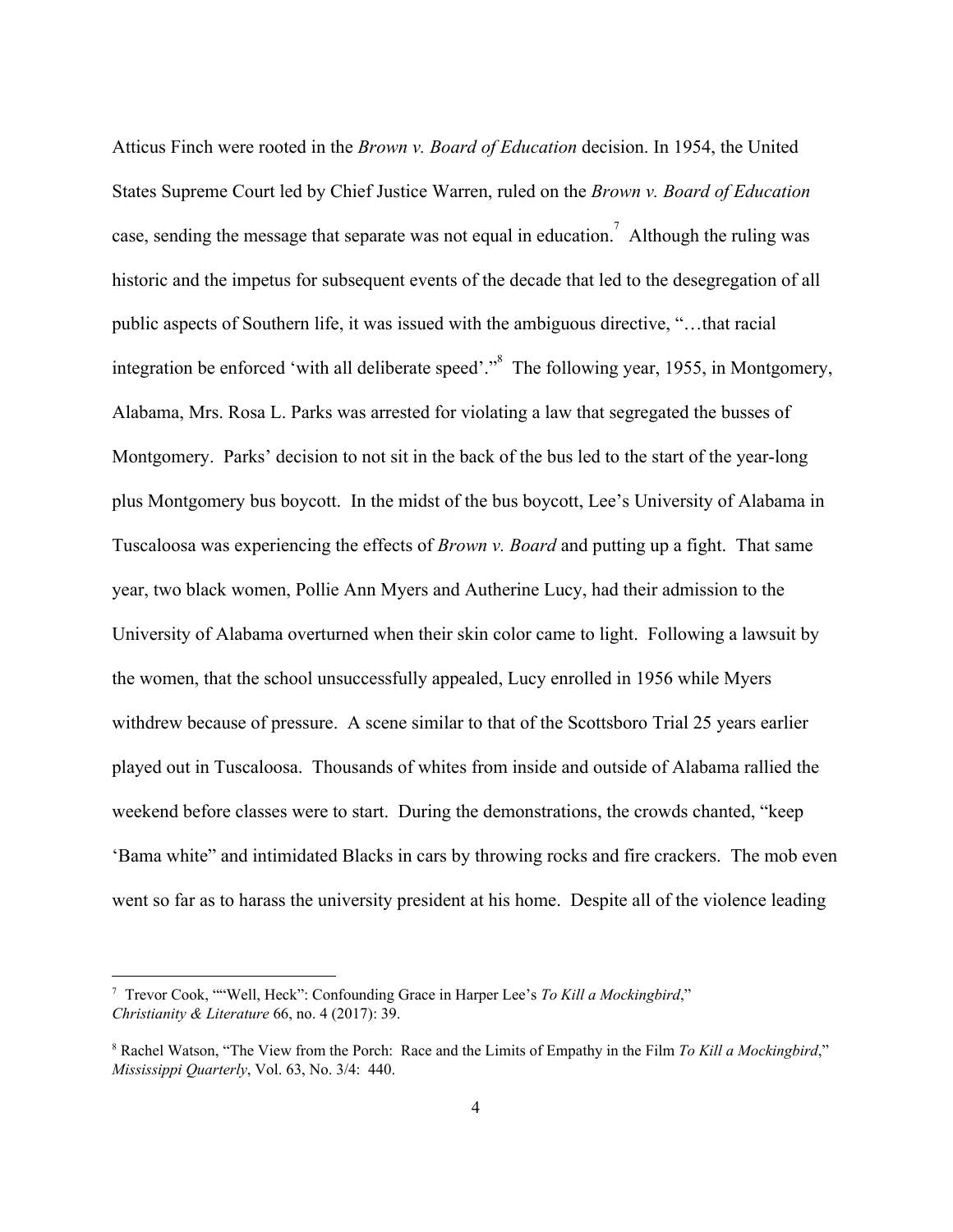up to the first day of class, the authorities were unprepared, and the mobs kept Lucy from school. <sup>9</sup> The feelings evoked by the *Brown v. Board of Education* ruling and the subsequent challenges from the Montgomery Bus Boycott and the desegregation of the University of Alabama were paramount in the conflict between Jean Louise and Atticus Finch as he articulated, "...I'd like for my state to be left alone to keep house without advice from the NAACP...Do you want Negroes by the carload in our schools and churches and theatres? Do you want them in our world?"<sup>10</sup>

#### **Adolescence**

The discussion about how *To Kill a Mockingbird* and *Go Set a Watchman* depict and confront adolescence must include consideration of the books' author Harper Lee, who is represented in the books respectively as Scout and Jean Louise. On April 28, 1926, Nelle Harper Lee was born in Monroeville, Alabama. As the youngest child of Amasa Coleman Lee and Frances Finch Lee, Harper Lee's childhood and adolescence would be influenced by societal forces that would shape her life and her writing.

Harper Lee's adolescence and coming of age were most easily seen in her writing, beginning with her first published pieces. After graduating from high school in 1944, Harper Lee attended one year at Huntingdon College in Montgomery, Alabama. During this time, she contributed to the school's literary magazine, *The Prelude* and published her first pieces of writing. "A Wink at Justice" and "Nightmare" were the titles of the stories. Both touched on

<sup>9</sup> Johnson, *Threatening Boundaries*, 12.

<sup>10</sup> Harper Lee, *Go Set a Watchman* (New York: Harper Collins, 2015), 245.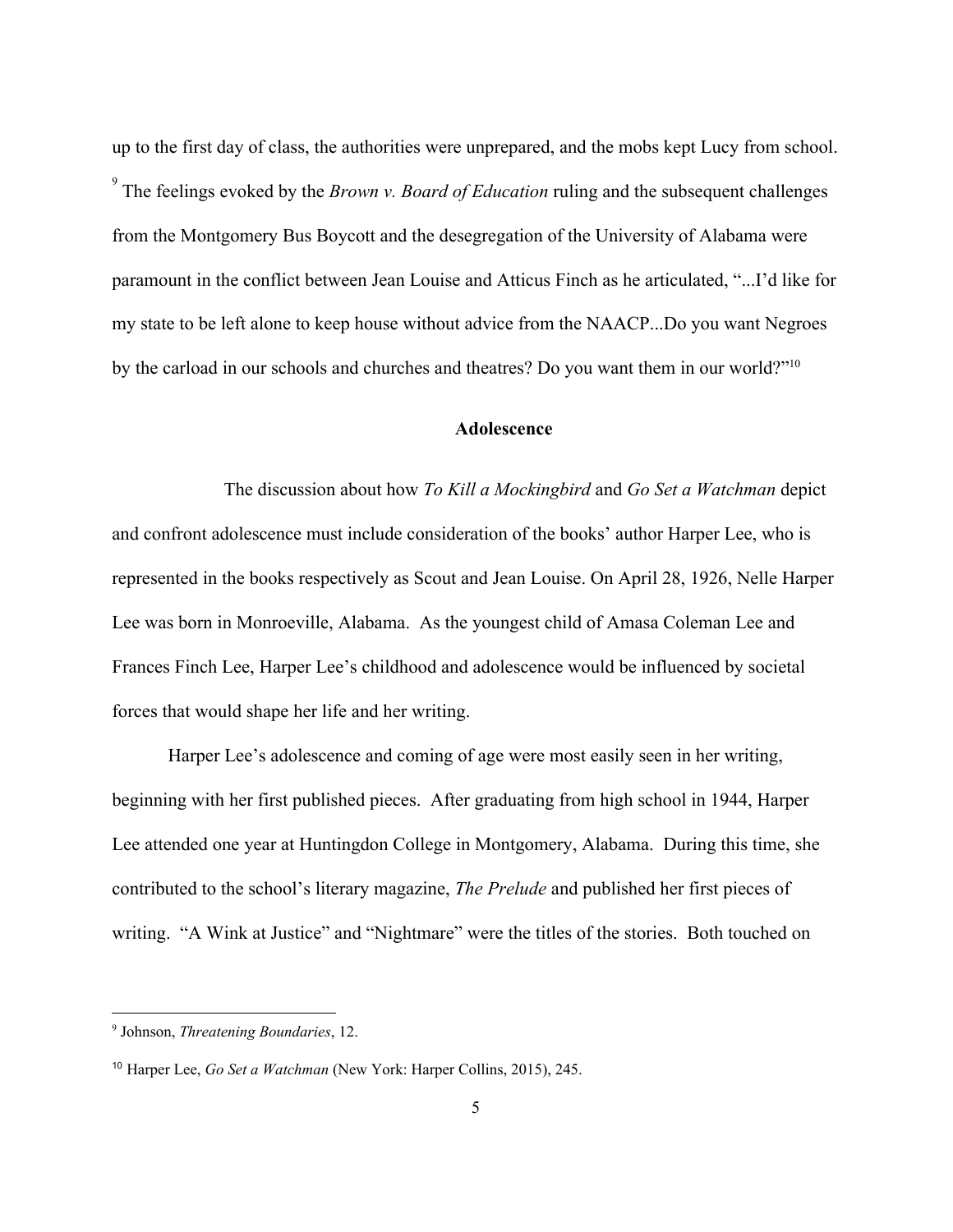racial and political themes that would find their way into her later work, including *To Kill a Mockingbird* and *Go Set a Watchman*. 11

Upon close review of those early writings, it became evident that Lee's future novels would address themes such as racism, the application of law, and justice. In his book *Atticus Finch: The Biography, Joseph Crespino included a summary of Lee's first piece, "A Wink at* Justice":

"...the story of a shrewd country judge who presides over the trial of eight black men arrested for gambling. The narrator views the action from the courtroom gallery...The judge has the men hold out the palms of their hands so that he can inspect them. He dismisses three of the men and sentences the others to sixty days in jail. When the narrator asks the judge afterward how he had come to his decision, he explains that the hands of the men he dismissed had calluses, which for the judge, marked them as farmhands likely to have families to support, whereas the hands of the men sentenced were smooth, suggesting that they were professional gamblers. 'Satisfied?', the judge snaps. 'Satisfied', the narrator nods." <sup>12</sup>

In Lee's other piece from *The Prelude*, the three paragraph short story "Nightmare", recounted a memory of a lynching overtaking a daydreaming school girl's mind. Standing on one side of a fence, the girl realized that a lynching was taking place on the other side. Upset, the girl ran off, screaming and crying to her bedroom only to hear the lynchers speaking proudly of their accomplishment as they passed by.<sup>13</sup>

In "A Wink at Justice", we are first introduced to Lee's use of a courtroom as a setting to depict and confront her evolving adolescent beliefs in regards to race, law, and justice. By using

<sup>11</sup> Joseph Crespino, *Atticus Finch*, 33-34.

<sup>12</sup> Ibid, 34.

<sup>13</sup> Ibid, 33.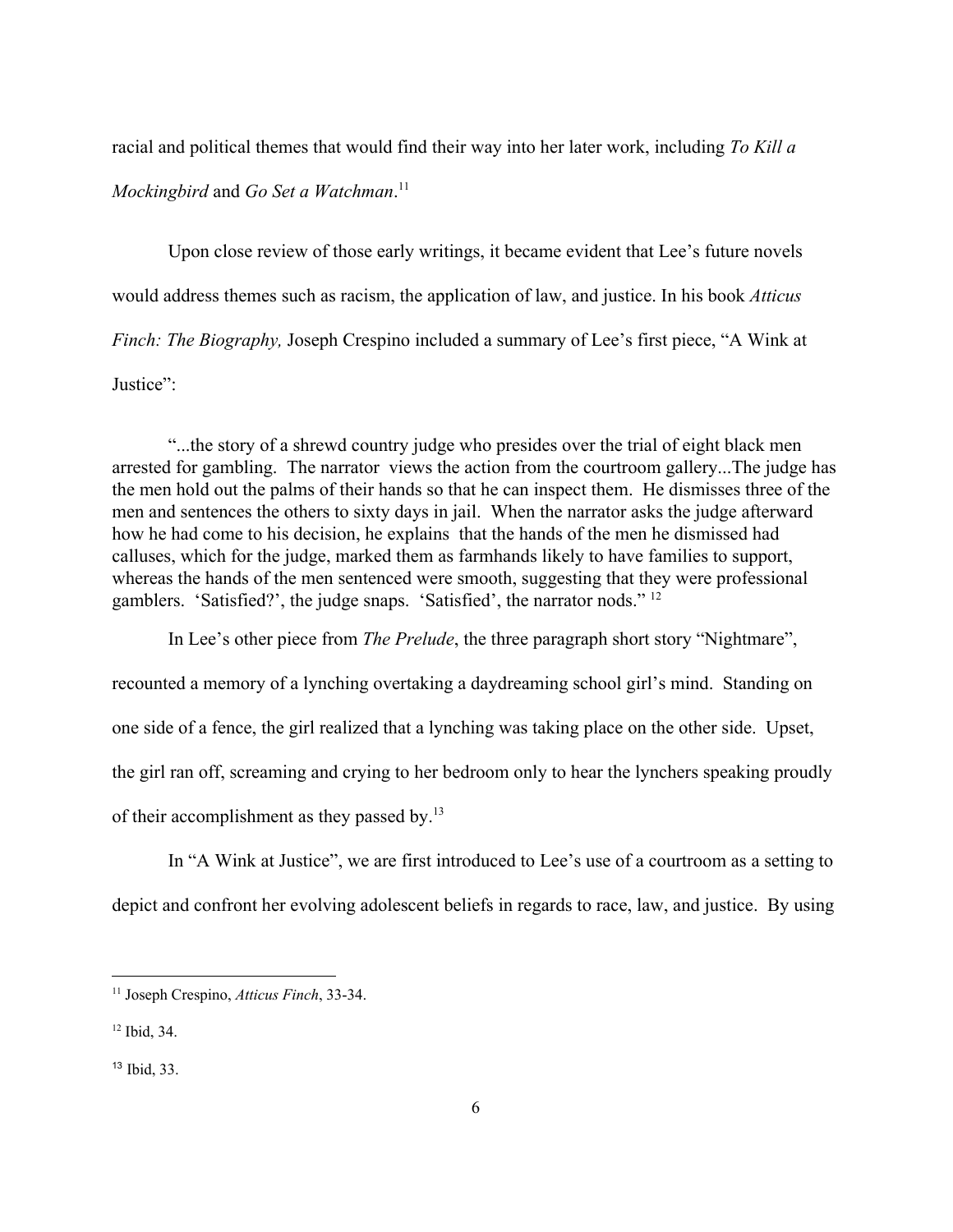the setting of a courtroom, Lee is tapping into her experiences as a child whose family was involved with law and justice; her father and a sister were both lawyers and Lee would also attend law school. These themes resurfaced in *To Kill a Mockingbird* and *Go Set a Watchman*. The intellectual awakening of adolescence is confronted in both "A Wink at Justice" and "Nightmare". "A Wink at Justice" like *To Kill a Mockingbird* educated its narrator on society with a lighter touch than "Nightmare". The lynching in "Nightmare" reappeared as an attempted lynching in *To Kill a Mockingbird.* However, the trauma and emotion of "Nightmare" aligned more closely with *Go Set a Watchman*. Lee's first two published works illustrated how she was confronting her adolescent challenges surrounding race, law and justice by drawing on childhood memories.

By the summer of 1947, perhaps as a result of socio-political changes taking place around her at the University of Alabama, Harper Lee had also changed, continuing her coming of age. She was no longer a regular fixture with her writing friends or her sorority. The few classmates that can recall Lee described her as quiet, private and defiant in her dress and appearance. After spending a summer studying abroad in England, Lee attended the University of Alabama for one more semester before giving up on a law degree. She returned home to Monroeville for a short time and left for New York in 1949 to join her friend Truman Capote.<sup>14</sup>

After several years of writing, Lee delivered a manuscript for her first novel to J.B. Lippincott Company in 1957. Lee's editor, though, was not happy with what she considered a handful of short stories instead of an end-to-end novel. After advice and pressure, Lee made

<sup>14</sup> Ibid, 58 & 60.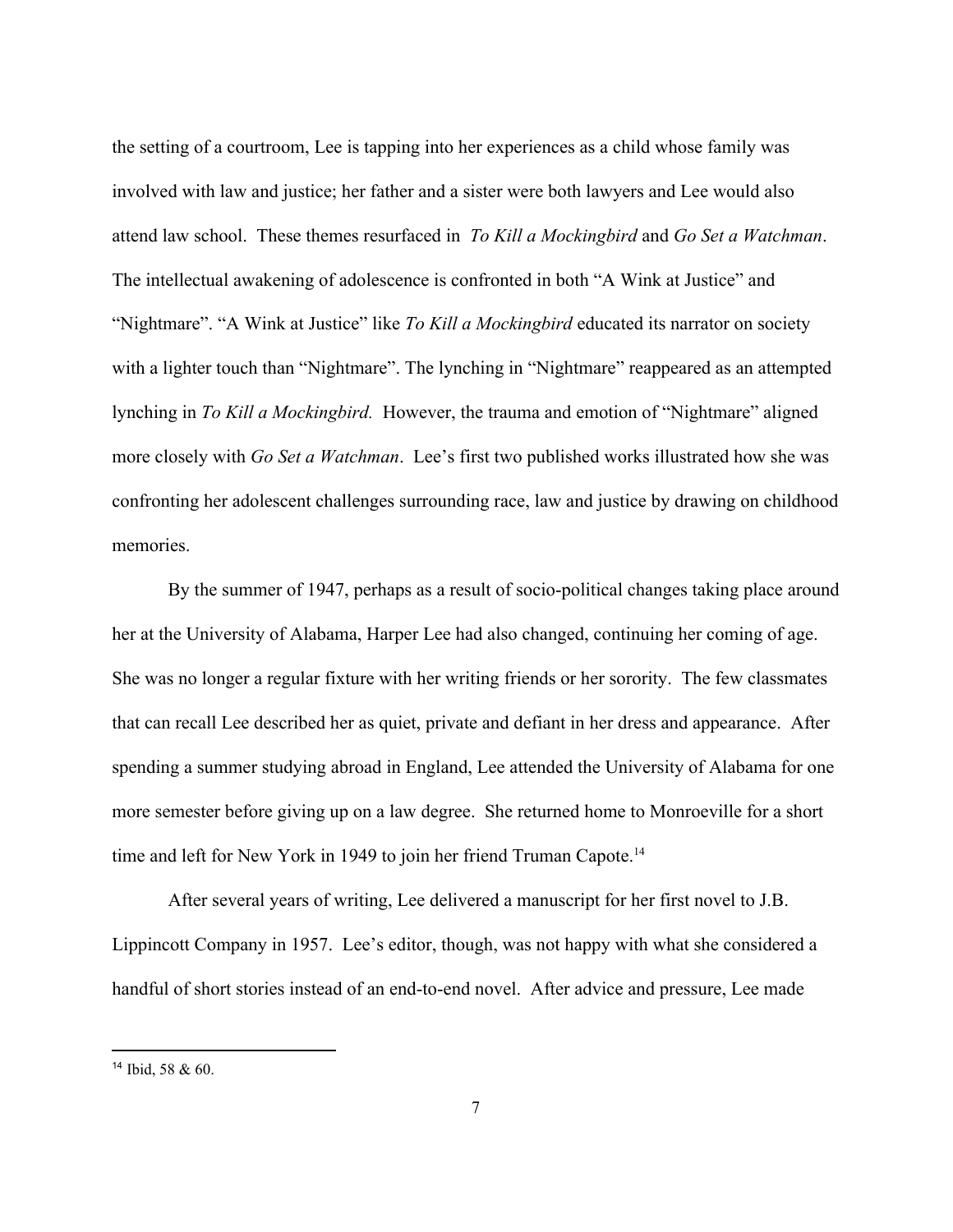substantial adjustments to the draft, rewriting and reorganizing much of the text.<sup>15</sup> By November of 1959, Lee's novel was finished, titled, *To Kill a Mockingbird*, and was set for release in the summer of  $1960$ <sup>16</sup>

*To Kill a Mockingbird* is a story about a girl, her family, friend and town and how each responded and is affected by the trial of a black man accused of raping a white female. The girl, Jean Louise Finch who is better known to her family as Scout, was believed to be based on Harper Lee. Lee narrated the story through an adult Jean Louise, but it is focalized through the young girl, Scout. *To Kill a Mockingbird* analyzed and considered relationships between characters and place, so Lee used Jean Louise to mark signposts in the development of those relationships.<sup>17</sup>

Scout was a tomboy who resisted the feminine trappings and norms placed upon her by her community. She fought with boys, refused to wear dresses, and was angered when her brother Jem, who was once her best friend, began to exclude her from his "boy" activities.<sup>18</sup> Although Scout's increased understanding of her community, her father, and Others is clear in *To Kill a Mockingbird,* the view of her father as different from the rest of Maycomb's

<sup>15</sup> Michal Choinski; Maciej Eder and Jan Rybicki, "Harper Lee and Other People: A Stylometric Diagnosis," *The Mississippi Quarterly,* 70-70, no. 3 (Summer 2017): 357.

<sup>16</sup> Claudia Durst Johnson, *Threatening Boundaries*, xi.

<sup>17</sup> Julia Pond, "No one Likes to Feel Like and Adolescent: Genre Resistance in Harper Lee's Novels," *Mississippi Quarterly* 70, no. 1 (2020): 83-84.

<sup>18</sup> Harper Lee, Foreword to *To Kill a Mockingbird*, by Harper Lee (New York: Harper Collins, 1993).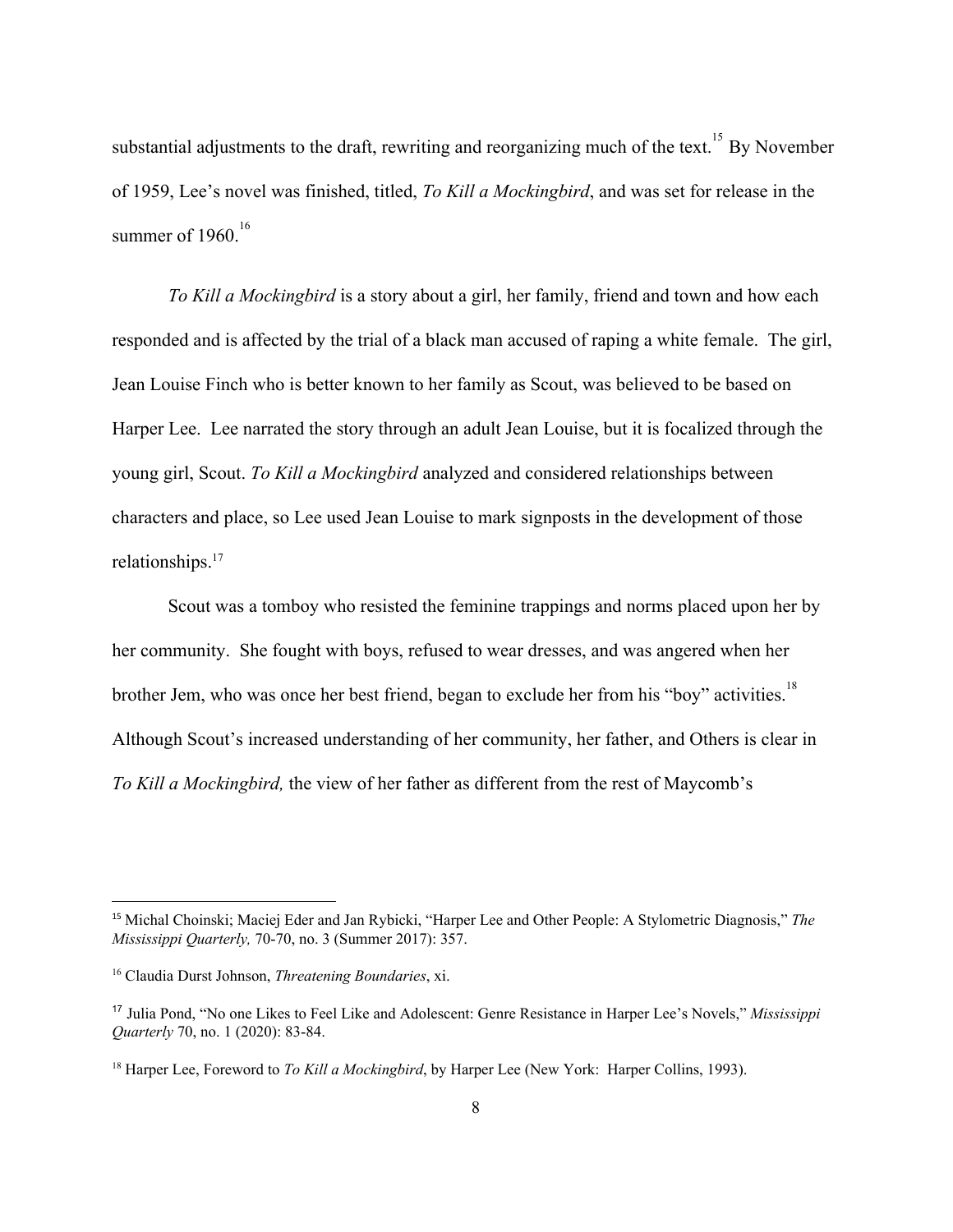citizens—that he is extraordinary—was left intact and heightened at the end of *To Kill a Mockingbird*.

While Scout's development is an important theme in *To Kill a Mockingbird*, it was her brother Jem who experienced the coming of age. By the middle of *To Kill a Mockingbird,* Jem began to differentiate himself from Scout and identifies as an adult, speaking to Scout, "That's because you can't hold something in your mind but a little while...It's different with grown folks, we—. $\degree$ <sup>19</sup> Additionally, as adolescence is typically marked by physical change and this was highlighted near the end of the book when the narrator remembers, "His eyebrows were becoming heavier, and I noticed a new slimness about his body. He was growing taller."<sup>20</sup>

Scout's coming of age and transformation occurred not as a physical change, but as realization in *Go Set a Watchman* as Jean Louise.<sup>21</sup> In the case of Scout's coming of age, instead of the clear physical transformation that we see with Jem's broken arm, there was instead a visual transformation of her name on the page, switching to Jean Louise in *Go Set a Watchman*. In *Go Set a Watchman,* Jean Louise is disillusioned with her hometown and her father is challenged to differentiate herself from them and form her own identity. Like most readers, she was shattered by the reality that her father does not live up to her moral expectations. She had to

<sup>19</sup> Ibid, 157.

<sup>20</sup> Ibid, 258.

<sup>21</sup> Pond, "Adolescent," 87-88.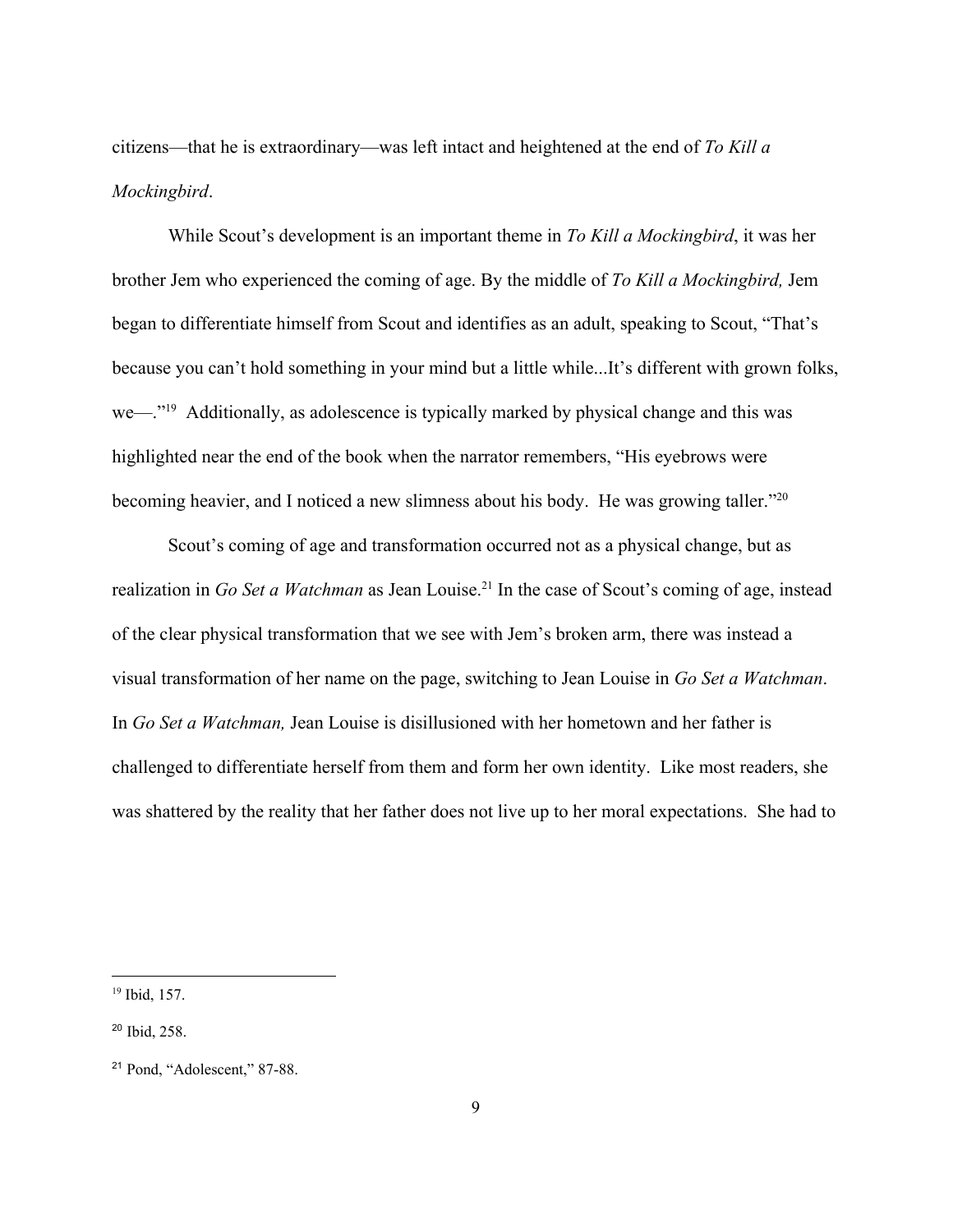face the fact that her father was imperfect, with blind spots, and not the paragon of virtue many believed him to be. $22$ 

Harper Lee writes of an almost grown up, 26 year-old Jean Louise<sup>23</sup> taking the train from New York City to her childhood home of Maycomb, Alabama to visit her aging father.<sup>24</sup> After living in New York, Jean Louise finally clashed with her father, the revered Atticus Finch. Jean Louise's return home quickly found her appalled at the pervasive racism that inhabits everyone she knows in Maycomb. Her old schoolmates, her boyfriend Hank, her aunt, uncle, and—to the shock and horror of both her and fans of *To Kill a Mockingbird*—her father Atticus Finch, were all racists.<sup>25</sup> Jean Louise's shock was shared by most readers of *Go Set a Watchman* and attracted attention to the book contributing to its popularity.

Jean Louise comes of age in *Go Set a Watchman* questioning the culture and people who produced her.<sup>26</sup> In the end, *Go Set a Watchman* is a story of a loyal white daughter of the South who must confront the paradox of being from a culture but no longer of it. Harper Lee, like Jean Louise in *Go Set a Watchman*, struggled with calling up the moral courage to expose and condemn the South. Lee engaged the fight for racial justice by writing *Go Set a Watchman*, and

<sup>22</sup> Nicholas Buck,"Harper Lee and Her Two Books: A Comparative Essay on *To Kill a Mockingbird & Go Set a Watchman*," *Encounter* 76, no. 1 (2016): 52.

<sup>23</sup> Judy M. Cornet, "Four Reasons Why Readers Hate *Go Set a Watchman* (And One Reason Why I Don't)," Cumberland Law Review 47, no. 1 (2016): 13.

<sup>24</sup> Dwight Tanner, ""She Forgot": Obscuring White Privilege and Colorblindness in Harper Lee's Novels," *South Atlantic Review* 84, no. 1 (Spring 2019): 55.

<sup>25</sup> Cornet, "Four Reasons Why," 13.

 $26$  Ibid.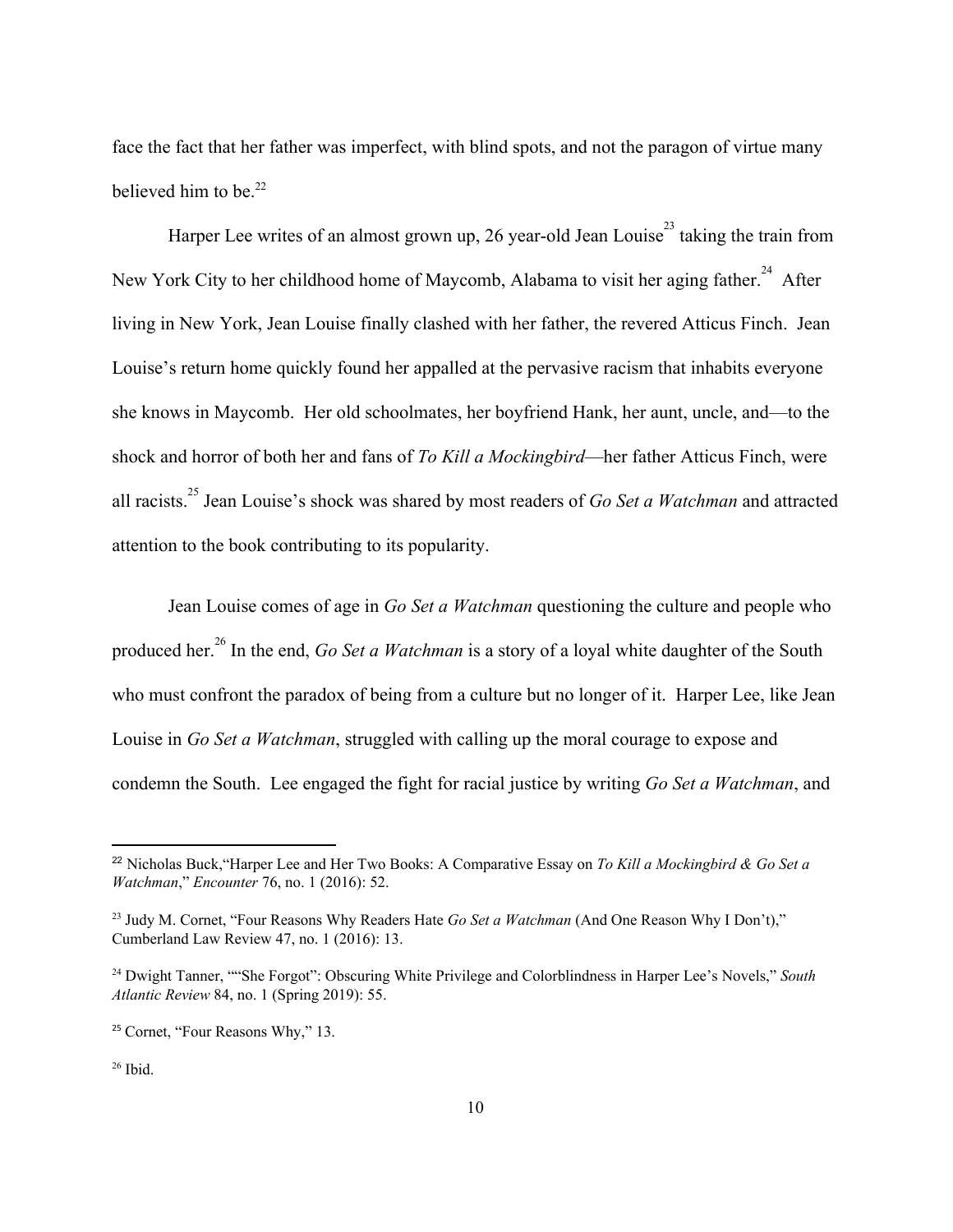she made herself vulnerable with her condemnation. Harper Lee, not Atticus or Jean Louise, was the one exposing the institutions and systems of racism that are invisible to most. *Go Set a Watchman* makes Lee's thoughts clear, whereas *To Kill a Mockingbird* expressed the same feelings, but much more subversively, pushing the story of the children to the foreground leaving the confrontation of racism partially obscured.

Continuing the discomfort for *To Kill a Mockingbird* fans, Jean Louise witnesses Atticus at a citizens' council meeting. The council meeting takes place in the courthouse where Atticus, according to *Go Set a Watchman,* was said to have successfully defended Tom Robinson. This was in direct contrast to what actually transpired in *To Kill a Mockingbird*. Similarly to the narrator in "A Wink at Justice" and Scout in *To Kill a Mockingbird*, Jean Louise learned a truth from the courthouse balcony. As she had watched her father defend Tom Robinson in the same courthouse as a child, in *Go Set a Watchman*, a maturing Jean Louise observed her father as he sat at the right hand of a guest speaker promoting segregationist fears.  $^{27}$  These segregationist fears were familiar to Harper Lee from her own experiences living in Alabama as a child through early adulthood.

Akin to the girl in Harper Lee's "Nightmare", Jean Louise returned to her childhood bedroom in *Go Set a Watchman.* While there, it was revealed, "...all her life she had been with a visual defect which had gone unnoticed and neglected by herself and those closest to her: she was born color blind." Jean Louise was not literally color blind; rather this was a nod to the figurative kind frequently cited as a valuable lesson to be learned from *To Kill a Mockingbird*

<sup>27</sup> Tanner, "She Forgot," 59.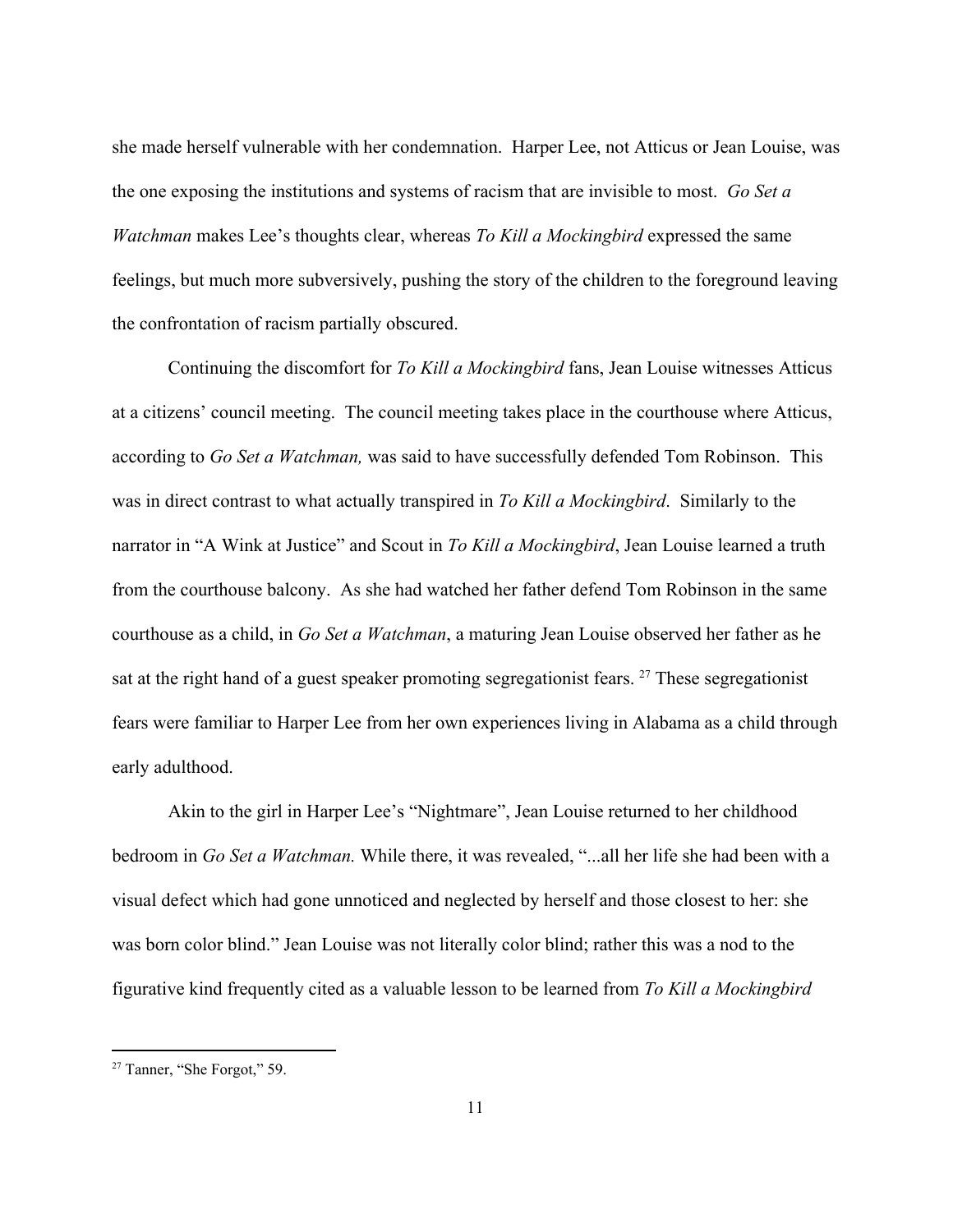and a trait commonly claimed over the decades by those who deemed themselves progressive.<sup>28</sup> Jean Louise will go on to see how racism pervaded Maycomb and ascribed it to changes within her—changes that are connected to her moving away to New York. "What was this blight that had come down over the people she loved? Did she see it in relief because she had been away from it? Had it always been under her nose for her to see if she had only looked? No, not the last."<sup>29</sup> She had become an outsider and that complicated her understanding of not just her hometown, but her father and herself. Racism existed in Maycomb, but what she believed to be true about her father was false, but not necessarily hidden, just never questioned.<sup>30</sup>

*Go Set a Watchman* can make *To Kill a Mockingbird* uncomfortable to think about, as it caused many to feel like they have been duped and tricked much like Jean Louise felt in *Go Set a Watchman*. What Scout realized about her father in *Go Set a Watchman* was that he was not perfect. Rather, he was, at best, flawed the whole time. At worst, Atticus was a hypocrite who she held as the ideal human.

Our first impression of Jean Louise in *Go Set a Watchman* is that of a moral beacon as compared to other characters, because when she encounters a decline in race relations in her hometown she was the only one who wonders why it happened. In the end Jean Louise is not who we thought she was, because her consciousness was just a facsimile of Atticus'. When Jean Louise's beliefs diverged from Atticus's, her beliefs and morality were blurred. As a result, Jean

<sup>28</sup> Ibid, 59-60.

<sup>29</sup> Harper Lee, *Go Set a Watchman*, 150.

<sup>30</sup> Ibid, 69.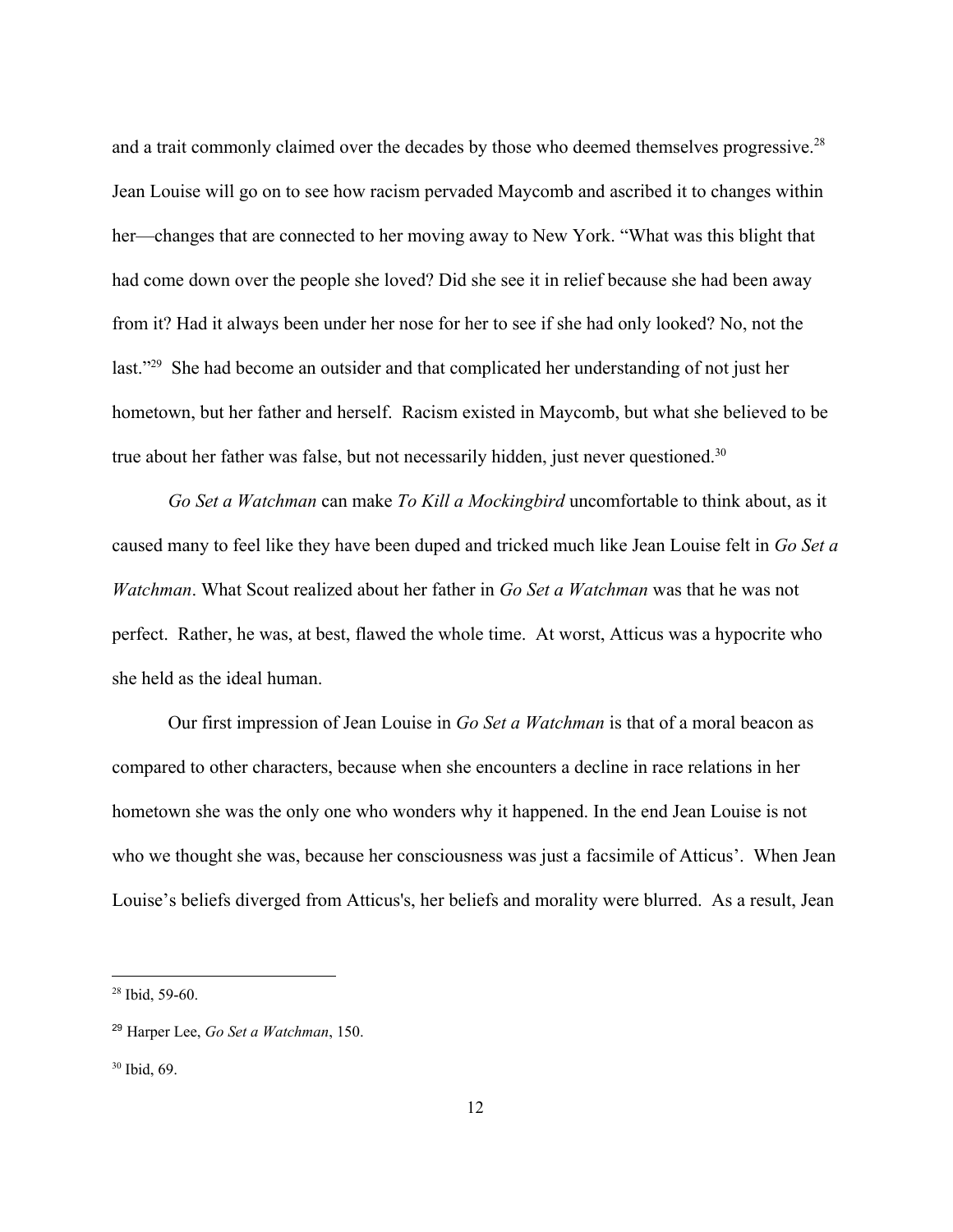Louise resorted to adolescent name calling, labeling her father a "...double dealing, ring-tailed old son of a bitch."<sup>31</sup> She severed relationships, breaking off her engagement to her fiancé, and fleeing because she considered the beliefs of others nonsensical. Dr. Finch explained to her, "You've no doubt heard some pretty offensive talk since you've been home, but instead of getting on your charger and blindly striking it down, you turned and ran. You said, in effect, 'I don't like the way these people do, so I have no time for them.'" <sup>32</sup>

It is easy to make connections between Jean Louise in *Go Set a Watchman* and the life of Harper Lee. Support for these connections are Jean Louise's departure from home for New York City, Amasa Lee's similarities in career and temperament to Atticus Finch, and Lee's own eventual return to her southern hometown of Monroeville, Alabama. *Go Set a Watchman* does not obscure the impact of Lee's life on its story—it leaves no doubt that the story is about a young woman's ambivalence and disillusionment with her father and hometown. *Go Set a Watchman* was the story of the delayed adolescent experience of Jean Louise, presenting an adult in Jean Louise who was still growing up.<sup>33</sup>

Lee's second book displayed the growth that Scout must undertake to become the mature narrator found in *To Kill a Mockingbird*. Lee's characterization of Jean Louise in *Go Set a Watchman* indicated Jean Louise's growth from child to adult in the novel. As opposed to *To Kill* 

<sup>31</sup> Ibid, 253.

<sup>32</sup> Bima Atmana and Sumitro, "Genetic Structuralism Analysis in "Go Set A Watchman" by Harper Lee," *Utopia y Praxis Latinoamericana* 25, no. Extra 1 (2020): 488.

Lee, *Go Set a Watchman,* 267.

<sup>33</sup> Pond, "Adolescent," 89.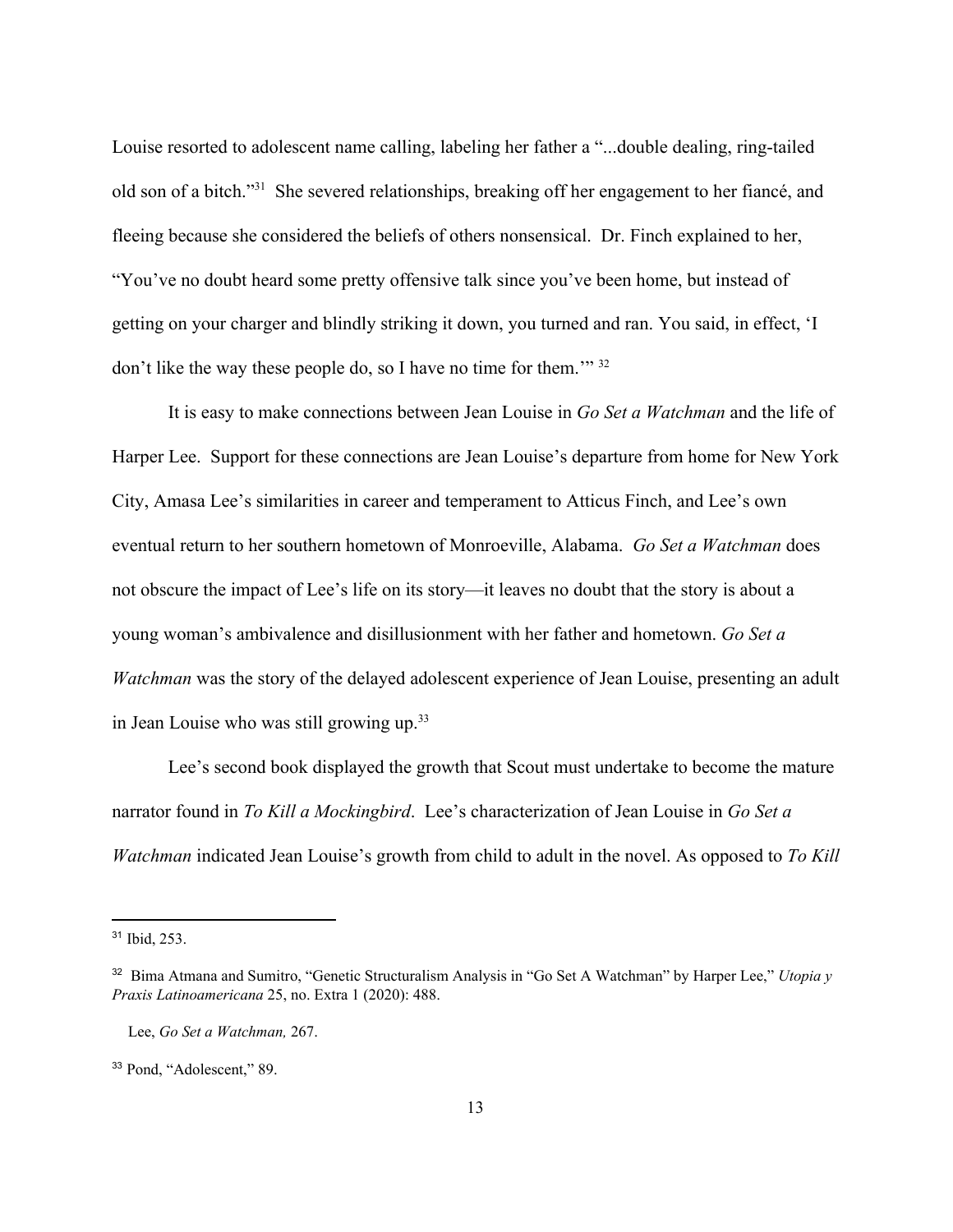*a Mockingbird*, in which Scout remains a child, *Go Set a Watchman* employed a protagonist who, although in her twenties, had outgrown childhood but continued to search actively for peace with her own identity, a paramount adolescent concern. Lee positioned her protagonist between a number of statuses or roles, Northerner and Southerner, feminine and masculine, daughter and wife, and possibly the most important in *Go Set a Watchman*: child and adult. One factor for Jean Louise's delayed identity formation was her decision to move to New York City. Instead of casting her identity in New York City, Jean Louise returned to *Go Set a Watchman'*s Maycomb confused over what she wants and who she is regionally. Her time in New York acted as a pause in her formation process, and through *Go Set a Watchman,* it became obvious that only among her family and surrounded by her childhood memories can she decide what to incorporate into her adult identity and what to push away.<sup>34</sup>

During her visit home, Jean Louise took note of changes in Maycomb. Her eyes were opened to changes between the Black and white citizens, the white community seemed more racist, and the Black community was retreating further among themselves. She denied the possibility that this was the way it had always been in Maycomb. Readers will realize that what is happening with the Black and white communities of Maycomb were not changes in the town, but in Jean Louise, who has grown old enough to recognize relations between the races that have always existed. Jean Louise has a similar realization about her father. She was shaken to find out that the most influential individual in her life, her father, was not who she thought he was. An adolescent crisis is set in motion when Jean Louise is awakened to her father's racist ways.<sup>35</sup>

<sup>34</sup> Ibid, 90-91.

<sup>35</sup> Ibid, 92.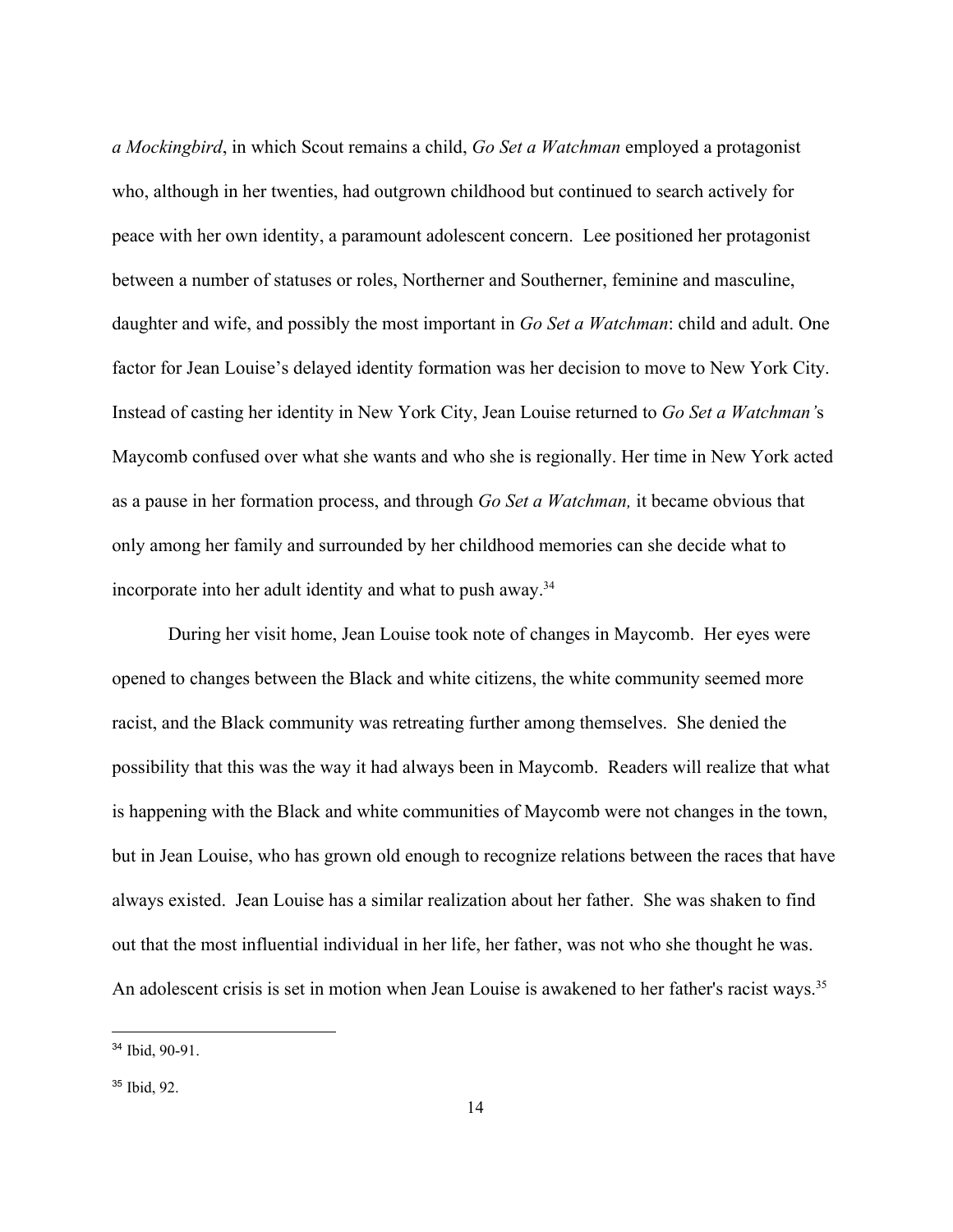In *Go Set a Watchman,* Jean Louise's uncle, Dr. Finch, recognized the adolescent crisis of disillusionment, differentiation, and identity formation when he told her "When you happened along and saw him doing something that seemed to you to be the very antithesis of his conscience—your conscience—you literally could not stand it. You had to kill yourself, or he had to kill you to get you functioning as a separate entity."<sup>36</sup> Dr. Finch was telling Jean Louise that in order to mature into an adult, she must not rely on the ideas of others. Alternately, she must develop her own identity even when doing so will be painful as she finds faults in her previously held truths.

Jean Louise's disillusionment with her world was evident in her losing faith in the system of automatic transmission of the ideology that has shaped her. Jean Louise has moved to New York and doing so has compromised her ability to automatically accept her hometown and the ideology of those in it. Upon her arrival to Maycomb she is challenged by an ideology that has shaped her. The discomfort and literal sickness she feels as the novel progresses stems from the problem that, despite her resistance to this ideology, she cannot refute that it has had a deep impact on her worldview.<sup>37</sup>

*Go Set a Watchman* emphasized individual identity and consciousness. Although Jean Louise is legally an adult, the book captured her transition from childhood to adult responsibility. Part of her responsibility was to raise awareness of the shortcomings of institutions and laws that were believed to be inherently just. Lee herself came to realize that laws can perpetuate injustice.

<sup>36</sup> Lee, *Go Set a Watchman,* 265.

<sup>37</sup> Cook, ""Well, Heck," 661.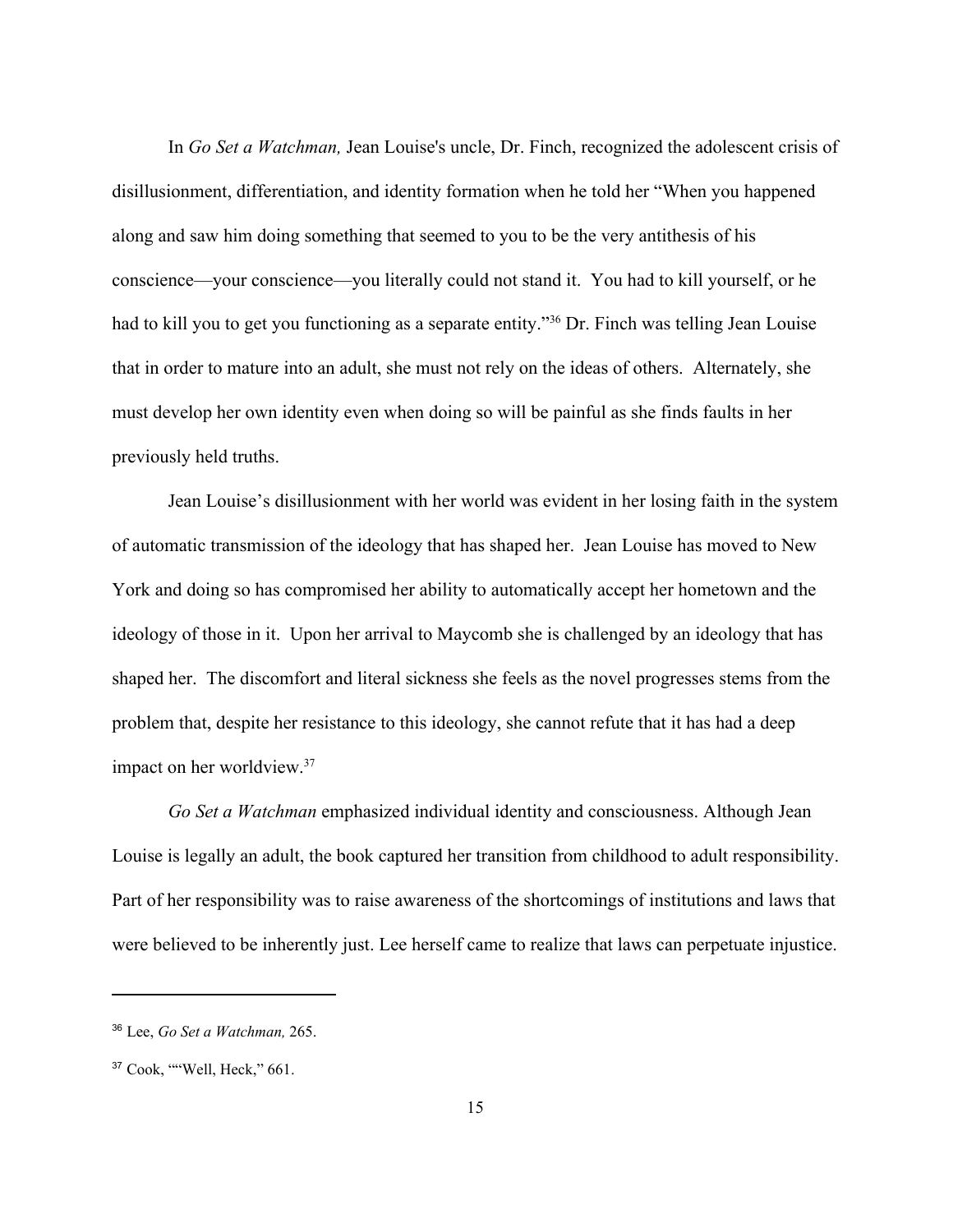Lee, like Jean Louise in *Go Set a Watchman* grappled with calling up the moral courage to expose and condemn her hometown as a "prophet without honor."<sup>38</sup>

As an act of differentiation from her father and hometown and identity formation that was found in Lee's writings in *The Prelude* and later at the University of Alabama's *Rammer Jammer*, Lee continued to draw attention to the obstacles to the fight for racial justice. By writing *Go Set a Watchman*, Lee made herself vulnerable as she condemned her father and her hometown. Lee, not Jean Louise, was the one exposing the institutions and systems of racism that are invisible to most.<sup>39</sup> Through Jean Louise in *Go Set a Watchman*, we experienced Harper Lee's revulsion and disillusionment to the racial progressives, gradualists, and accommodationists, in short the racism, that permeated the South, her hometown, and her family, especially her father Amasa Lee, the inspiration for the character Atticus Finch.<sup>40</sup>

#### **Racism and Atticus Finch**

Having established how Harper Lee depicted and confronted adolescence in her writings, this essay will next consider Harper Lee's confrontation and depiction of racism through the character of Atticus Finch. In order to do this, an understanding of Lee's father is necessary. The character of Atticus Finch served as a vehicle for Harper Lee to exercise her strong, conflicted feelings towards her father, a man she knew was revered and respected, even as he

<sup>38</sup> Mark J. Baggett, ""Tumbling out of the Beautiful Dream": *Go Set a Watchman* and Harper Lee's Legacy," *Cumberland Law Review* 47, no. 1 (Fall 2016): 14.

<sup>39</sup> Ibid, 14-15.

<sup>40</sup> Ibid, 18.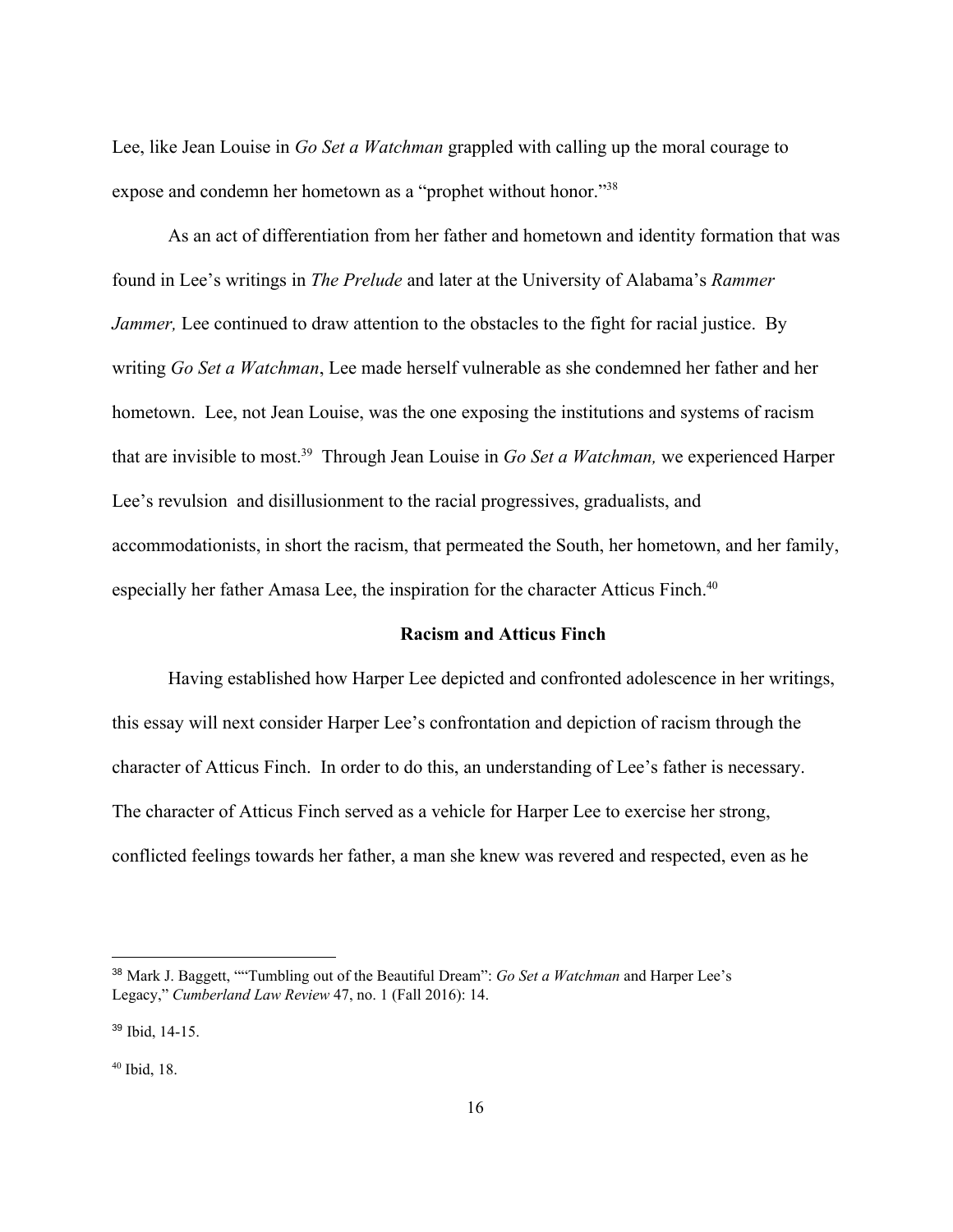promoted segregation through his newspaper and civic involvement.<sup>41</sup> Amasa Lee was a state representative in Montgomery from 1926-1939. During that time, he was admitted to the bar in 1929 and was considered a respected member of the Alabama Bar Association in Monroeville.<sup>42</sup> Concurrent with his time as a Alabama state legislator, he owned and wrote editorials for the Monroeville newspaper the *Monroe Journal*. These positions combined with his status as the most influential member of the town's Methodist church contributed to his role as the premier civic leader of his corner of Alabama. In Montgomery, Amasa Lee was a conservative, status quo segregationist south-Alabama state's righter, "who nonetheless (like many paternalistic white politicians before the 1950s) tended to be anti-Ku Klux Klan and sympathetic to the plight of local African Americans who suffered gratuitous indignities and were systematically denied equal justice."<sup>43</sup> In other words, Amasa Lee disdained violence in maintaining separate but equal, yet favored the policy and advocated using the law to uphold the post-Reconstruction norm. While Harper Lee was writing political satires critical of segregationist efforts in Alabama, Amasa Lee was writing in his paper, the *Monroe Journal,* his advocation of a state constitutional amendment for voters to have to take a reading comprehension test and if needed barr "...those elements in our community which have not yet fitted themselves for self government..." from being allowed to vote.<sup>44</sup> It is with this type of racism that Amasa Lee personified that this paper

<sup>41</sup> Zachary J. Letchner, "*To Kill a Mockingbird* in Historical Perspective and Current Context: A Review Essay." The Georgia Historical Quarterly 103, no. 2 (2019): 169.

<sup>42</sup> Baggett, "Tumbling," 5.

<sup>43</sup> Flynt, "Nelle Harper Lee on Law," 632.

<sup>44</sup> Crespino, *Atticus Finch*, 53.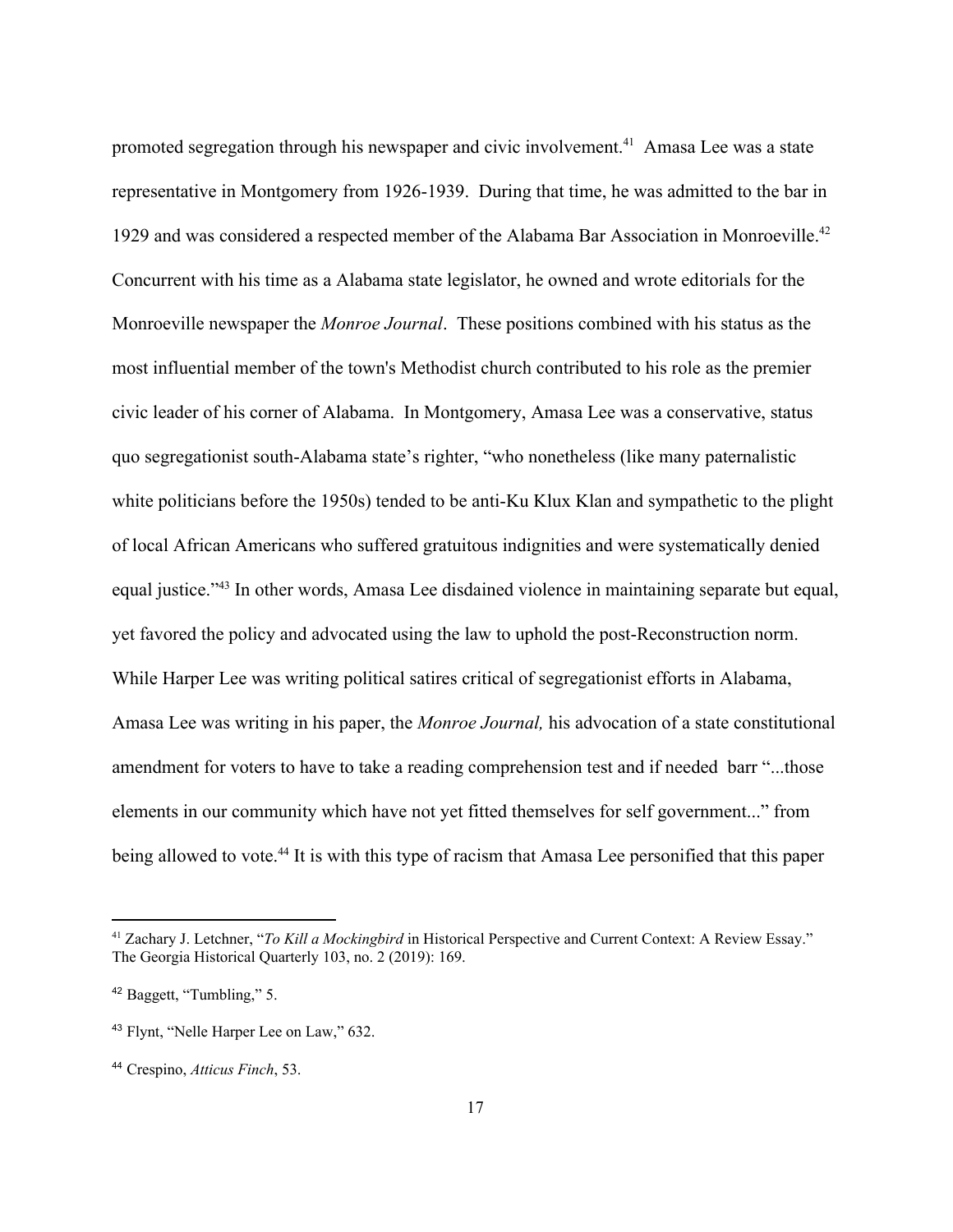considers how Harper Lee depicts and confronts racism through the character of Atticus Finch in *Go Set a Watchman* and *To Kill a Mockingbird*.

*Go Set a Watchman* was set in 1956 Maycomb amid the Montgomery bus boycott which brought apprehension to privileged, liberal, white moderates like Harper Lee's father Amasa and the fictional character Atticus Finch. Even though it was published in 2015, *Go Set a Watchman* was written before *To Kill a Mockingbird* and it carried the original message that Harper Lee wanted conveyed. The Atticus in *Go Set a Watchman* was the Atticus she wanted the world to meet. Similar to her writings in *Rammer Jammer*, Lee wrote *Go Set a Watchman* as a means to share her frustration with racial progress and not to defend the status quo.<sup>45</sup>

As Jean Louise learned in *Go Set a Watchman*, Atticus was once a member of the Ku Klux Klan and was currently a member of the Maycomb citizens' council. The purpose of the latter was to preserve racial segregation and Jim Crow oppression without the hoods and violence of an organization such as the Ku Klux Klan. Citizens' councils usually formed as a response to the events precipitated by the Supreme Court's ruling on *Brown v. Board of Education*. Citizens' councils feared outsiders such as the federal government or NAACP forcing integrationist policies. Frequently, council members took the position of favoring local control and states' rights with a tendency toward paternalism in the treatment of African Americans.<sup>46</sup> Citizens' councils in Alabama began forming as a result of the 1955 Montgomery Bus Boycott. Overall, these councils were typically composed of white local businessmen who used economic

<sup>45</sup> Baggett, "Tumbling," 5.

<sup>46</sup> Flynt, "Nelle Harper Lee on Law," 637-638 & 632.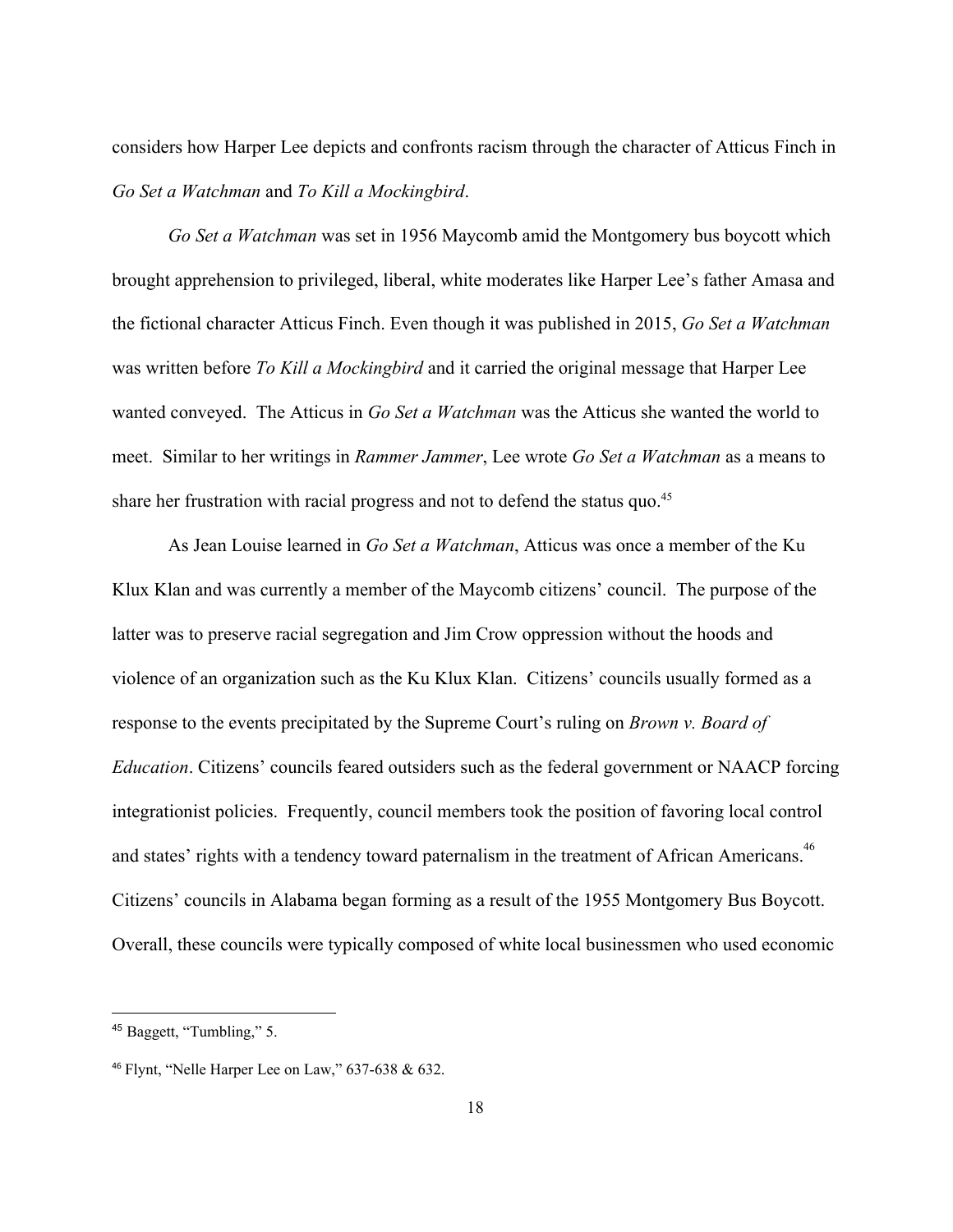pressures to intimidate and punish Black citizens who attempted to vote or desegregate.<sup>47</sup> To Atticus and those in his social class, the prospect of losing power during the Civil Rights Movement led to the proliferation of white citizens' councils. Councils brought community pressure to people like Atticus to embrace the constitutional segregation of Alabama or face the consequences. He represented a Southern faith in racial hierarchy and belief that African Americans were not ready for citizenship. Atticus and many like him in Maycomb held on to the notion that the era of Reconstruction after the Civil War was a time of incompetent and corrupt state governments run by Northerners and recently freed African Americans. Atticus revealed this opinion when he told a disgusted and sickened Jean Louise, "What would happen if all the Negroes in the South were suddenly given full civil rights...I'll tell you. There'd be another Reconstruction. Would you want your state governments run by people who don't know how to run 'em?" What Atticus tells Jean Louise echoed what Amasa Lee had written in his *Monroe* <sup>48</sup> *Journal* editorials.

Atticus was a fairly accurate representation of Lee's father, Amasa. Atticus harbored a narrow conception of justice that he used to condemn lynching as well as equal rights in schools and at voting booths. To Atticus, the law was not about justice; it was about order. Like Amasa in Maycomb, Atticus also believed that separate but equal was the law, and it was right. Both would be loath to condone the violence of lynching and at the same time resist a law that upheld equal status.<sup>49</sup> In his writings and his legal work, Amasa Lee demonstrated a distaste for

<sup>47</sup> Tanner, "She Forgot," 57-58.

<sup>48</sup> Alfred L. Brophy, "*Watchman's* New Constitutional Vision." Cumberland Law Review 47, no. 1 (2016): 21. <sup>49</sup> Ibid, 21-22.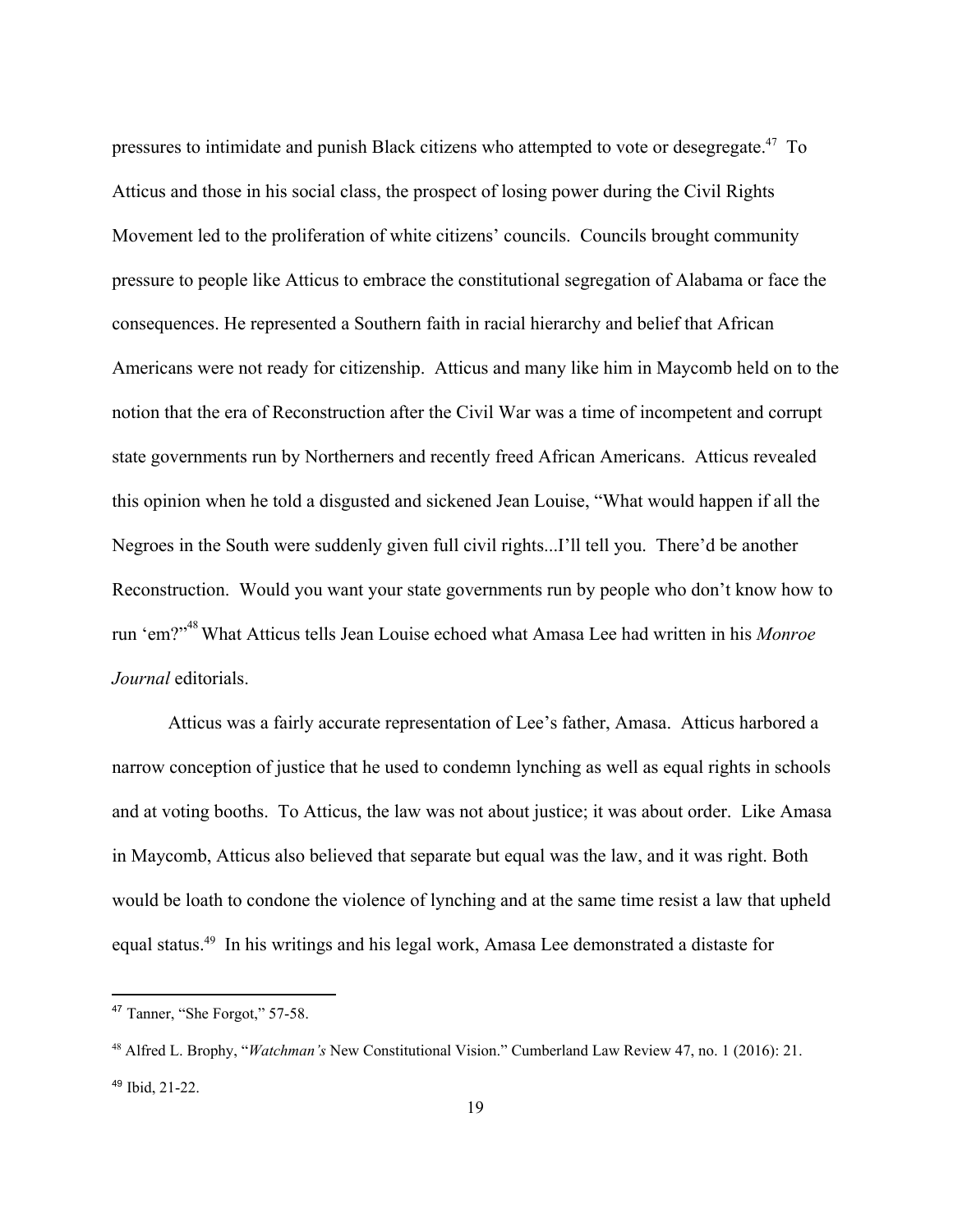violence and outside influence contrasted by a love of law. For example, Amasa Lee wrote editorials in the *Monroe Journal* in opposition to federal anti-lynching laws and yet, as a lawyer, Amasa helped a white man leave his property to a Black woman.<sup>50</sup> These sentiments were reflected in Atticus Finch in *Go Set a Watchman* as Atticus views African Americans as not fit to enjoy the same rights and privileges as whites yet.<sup>51</sup> The Atticus revealed in *Go Set a Watchman* is just as an authentic portrayal of Harper's father as that of *To Kill a Mockingbird*. 52

Atticus Finch is commonly perceived as the hero of *To Kill a Mockingbird*, so readers reacted with great disgust to his character in *Go Set a Watchman*. This reaction can be seen as a misplaced trust in institutions and the law, and cause readers to reevaluate what were once believed to be transmitters of truth.<sup>53</sup>

The racism of Attticus Finch in *To Kill a Mockingbird* is typified by his *noblesse oblige*. His noblesse oblige is most clearly seen in his acceptance of racial hatred as something one is born with, tolerance for gradual change and a gentlemanly refusal to condemn his fellow citizens. Atticus's paralysis in affecting change is criticized as cowardly paternalism.<sup>54</sup>Atticus was at best a passive participant in the pervasive injustice of Maycomb. His prescription for his

<sup>50</sup> Ibid, 20.

<sup>51</sup> Ibid, 19.

<sup>52</sup> Baggett, "Tumbling," 4.

<sup>53</sup> Cook, "Well, Heck," 662.

<sup>54</sup> Baggett, "Tumbling," 8.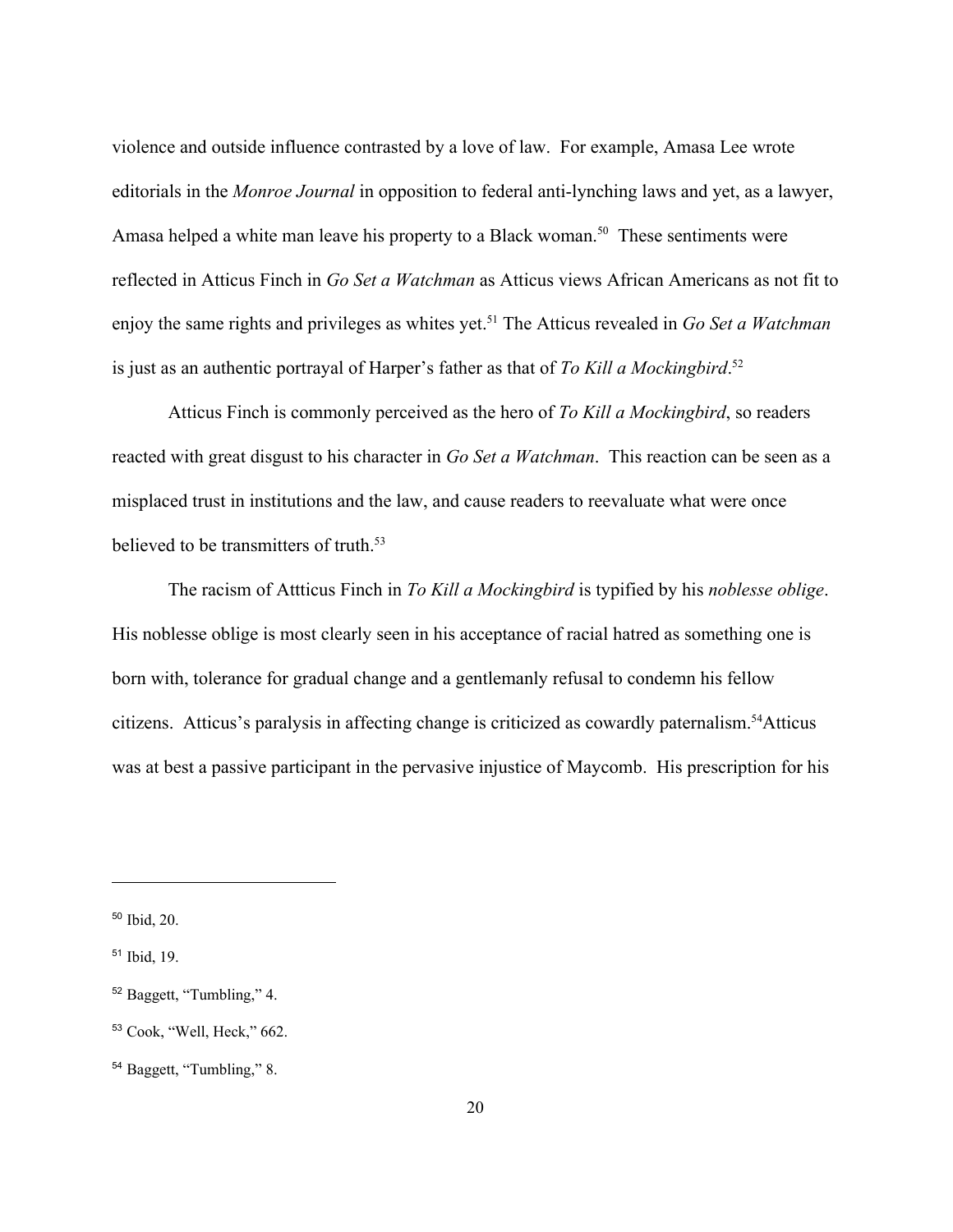children, "you never really know a man until you stand in his shoes and walk around in them" is accused of reducing racism and the resulting social injustices to a kind of moral relativism.<sup>55</sup>

Through scholarship, one can more readily see the racism of Atticus Finch in *To Kill a Mockingbird*. Oft cited and among the earliest to call for a more balanced understanding of Atticus, Monroe H. Freedman wrote the following: "...Atticus Finch never in his professional life voluntarily takes a pro bono case in an effort to ameliorate the evil—which he himself and others recognize—in the apartheid of Maycomb, Alabama. Forget about 'working on the front lines for the NAACP.' Here is a man who does not voluntarily use his legal training and skills--not once to make the slightest change in the pervasive social injustice of his own town."<sup>56</sup>

Atticus, a state legislator and pillar of Maycomb with obvious clout, was a passive participant in the pervasive injustice of segregation. Why was it that Atticus did not do anything to stop the injustices and inequalities? Perhaps it was because as a lawyer and state legislator, he played a role in creating and perpetuating the systems and culture seen in Maycomb.<sup>57</sup>Atticus never raised objections to the segregation of the Black population of Maycomb or called for a representative jury in the Robinson case. He practiced law, helped make the law, but was not looking to change laws that perpetuate the systems of injustice. Instead, Atticus tried to change hearts and minds. As Tom Sanpietro explained in, "Why *To Kill a Mockingbird* Matters, "...changes in laws are what constitute the first and most necessary step in dismantling the

<sup>55</sup> Cook, "Well, Heck,"667.

<sup>56</sup> Baggett, "Tumbling," 6.

<sup>57</sup> Cook, "Heck,"670.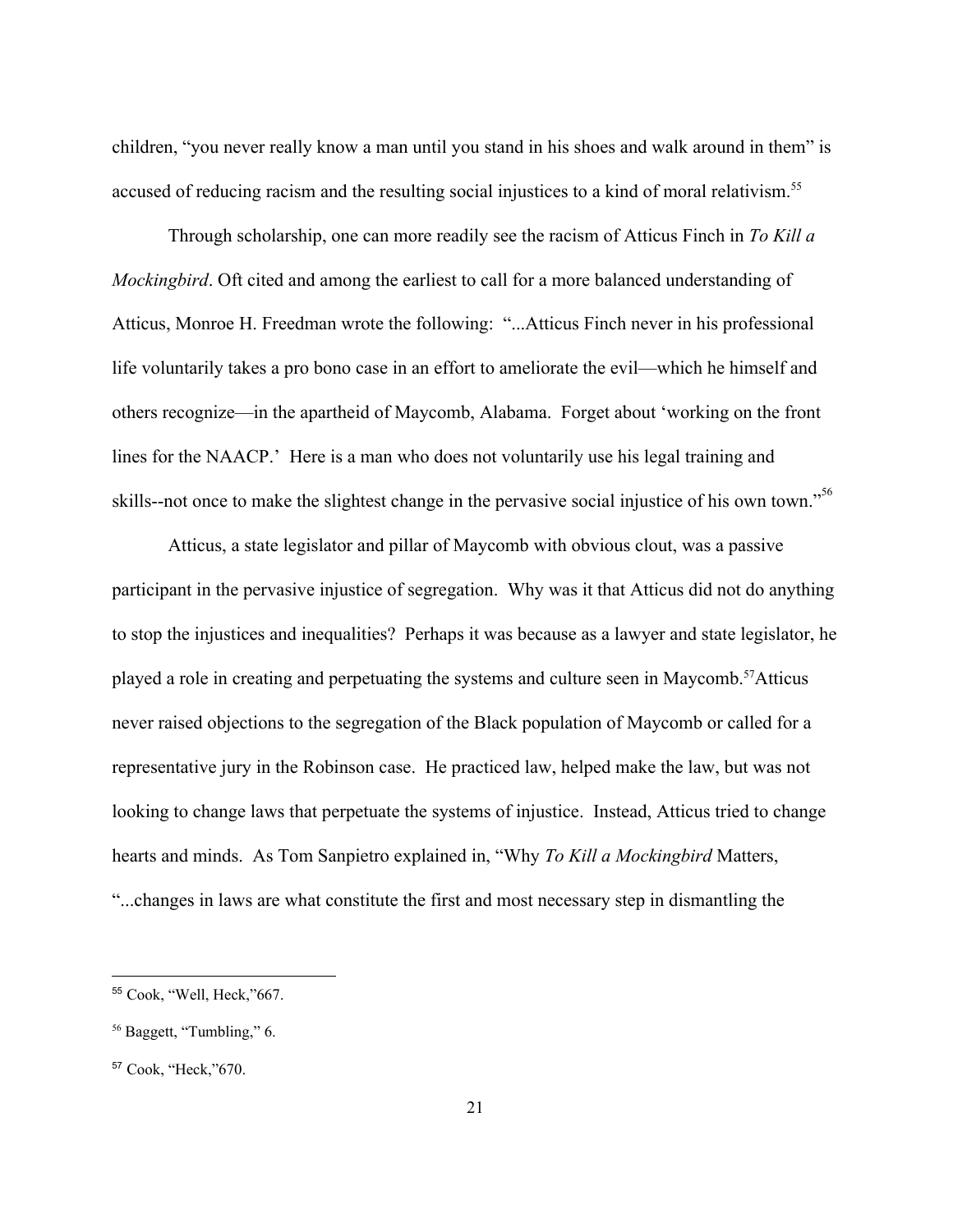corrupt system. An appeal for a change in hearts and minds is to be applauded, but it also never represents a threat in any way to the existing power structure."<sup>58</sup>

Taking Sanpietro's view that Atticus' action fell short of effecting change, Frances W. Kaye in "I've Got This Vision of Justice: *Why To Kill a Mockingbird* is a Fraud", believed that the argument of *To Kill a Mockingbird* was that Atticus did all that he could to save Tom Robinson from an unjust conviction and challenges that using historical evidence. Citing the Scottsboro Trial, which will be discussed later in this essay, as her evidence, Kaye claimed that Atticus should have ensured that Tom's jury was not composed solely of white male jurors and at the very least should have mounted an appeal to a higher court. Like Tom Robinson, the Scottsboro Boys were found guilty by an all-white male jury. In *To Kill a Mockingbird*, Robinson attempted to escape from jail and was shot in the back by a guard and killed. Unlike the fictional Tom Robinson, the Scottsboro Boys did not try to escape and their story attracted attention from multiple national organizations that were able to assist in mounting appeals all the way to the U.S. Supreme Court.<sup>59</sup>

In concurrence with Kaye's critical review of Atticus Finch, Naa Baako Ako-Adjei's article "Why it's Time Schools Stopped Teaching *To Kill a Mockingbird*", she lambasted Harper Lee for creating Atticus Finch as a white savior and for failing to leverage his white privilege. Speaking of Atticus Finch, "He was a man of such adamantine morals that rather than

<sup>58</sup> Tom Santopietro, Why *To Kill a Mockingbird* Matters: *What Harper Lee's Book and Iconic American Film Mean to Us Today* (New York: St. Martin's Press, 2018) 150-151.

<sup>59</sup> Frances W. Kaye, ""I've Got This Vision of Justice": Why *To Kill a Mockingbird* is a Fraud," Teaching American Literature: A Journal of Theory and Practice 11, no. 1: (Spring 2020): 78-79.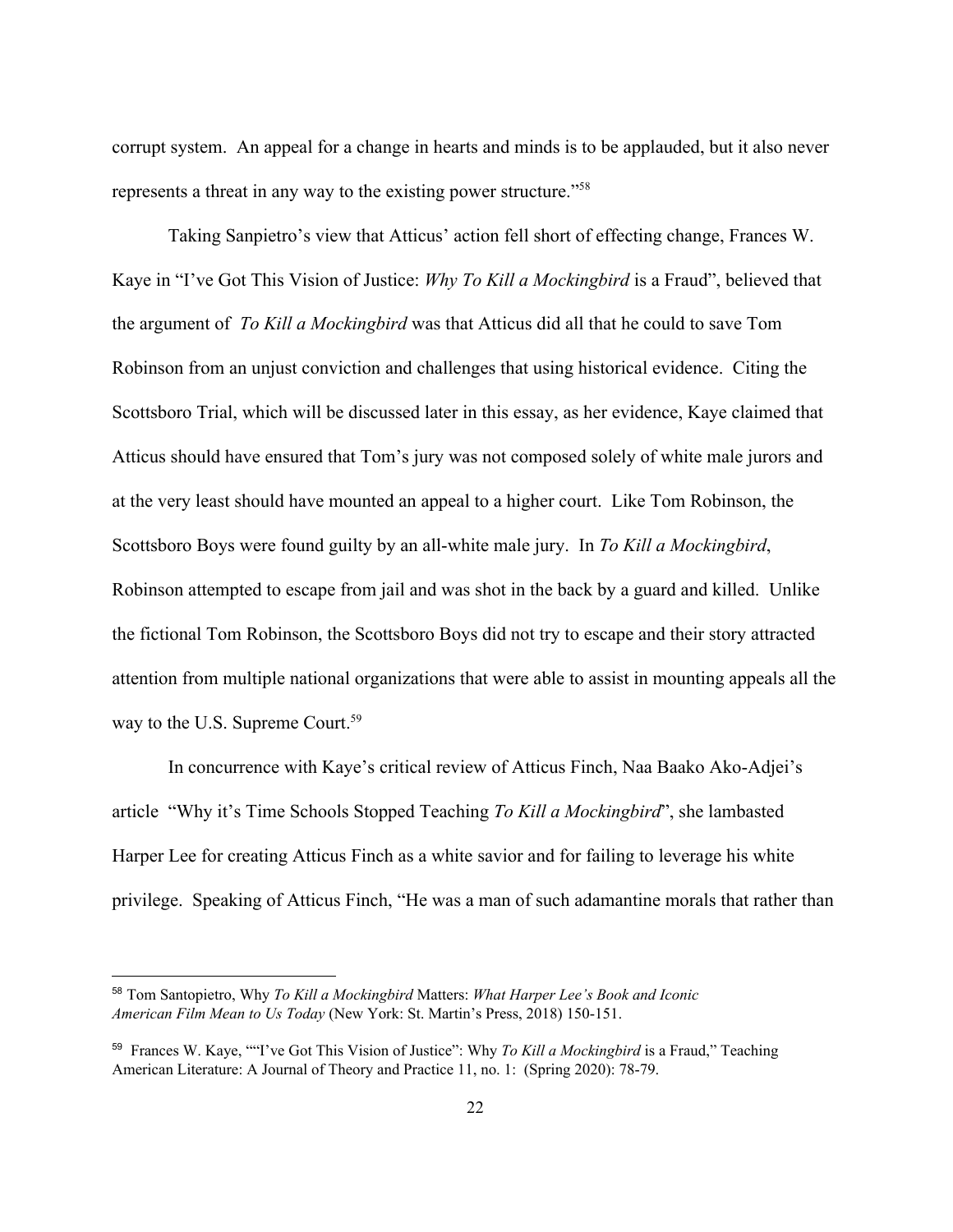being a realistic rendering of a person, he was instead a human PEZ dispenser, offering readers saccharine sweet banalities such as the often quoted: "The only thing that doesn't abide by majority rule is a person's conscience", or "you never really understand a person until you consider things from his point of view—until you climb into his skin and walk around in it.""<sup>60</sup>

## **Critical reception on the depiction and confrontation of racism through the character of Atticus Finch**

Kaye's and Ako-Adjei's assessments of Atticus and his role in depicting and confronting racism in *To Kill a Mockingbird* contrasted with popularly held views of Atticus prior to the publication of *Go Set a Watchman.* Further evidence of this and the power of Harper Lee's fiction on generations of readers is apparent in reviews in response to the publication of *Go Set a Watchman.*

Reviews of *Go Set a Watchman* fall into two categories: those that defend *To Kill a Mockingbird* Atticus as the "true" Atticus and those that argue that he has been a bigot before our eyes the whole time. Adam Gopnik, writing about *Watchman* in the *New Yorker*: "So the idea that Atticus, in this book, 'becomes' the bigot he was not in 'Mockingbird' entirely misses Harper Lee's point--that this is exactly the kind of bigot that Atticus has been all along...part of a paternal effort to help a minority that, in this view, cannot yet entirely help itself."<sup>61</sup>

<sup>60</sup> Naa Baako Ako-Adjei, "Why it's Time Schools Stopped Teaching *To Kill a Mockingbird*." Transition 122: (2017): 184.

<sup>61</sup> For an extensive selection of reviews and to understand the debate surrounding the publication of *Go Set a Watchman* see Kelsey Squire, "Novel, Sequel, Draft: Classification and the Reception of Harper Lee's *Go Set a Watchman*," *Reception: Texts, Readers, Audiences, History* 11, no. 1 (2019): 30-31.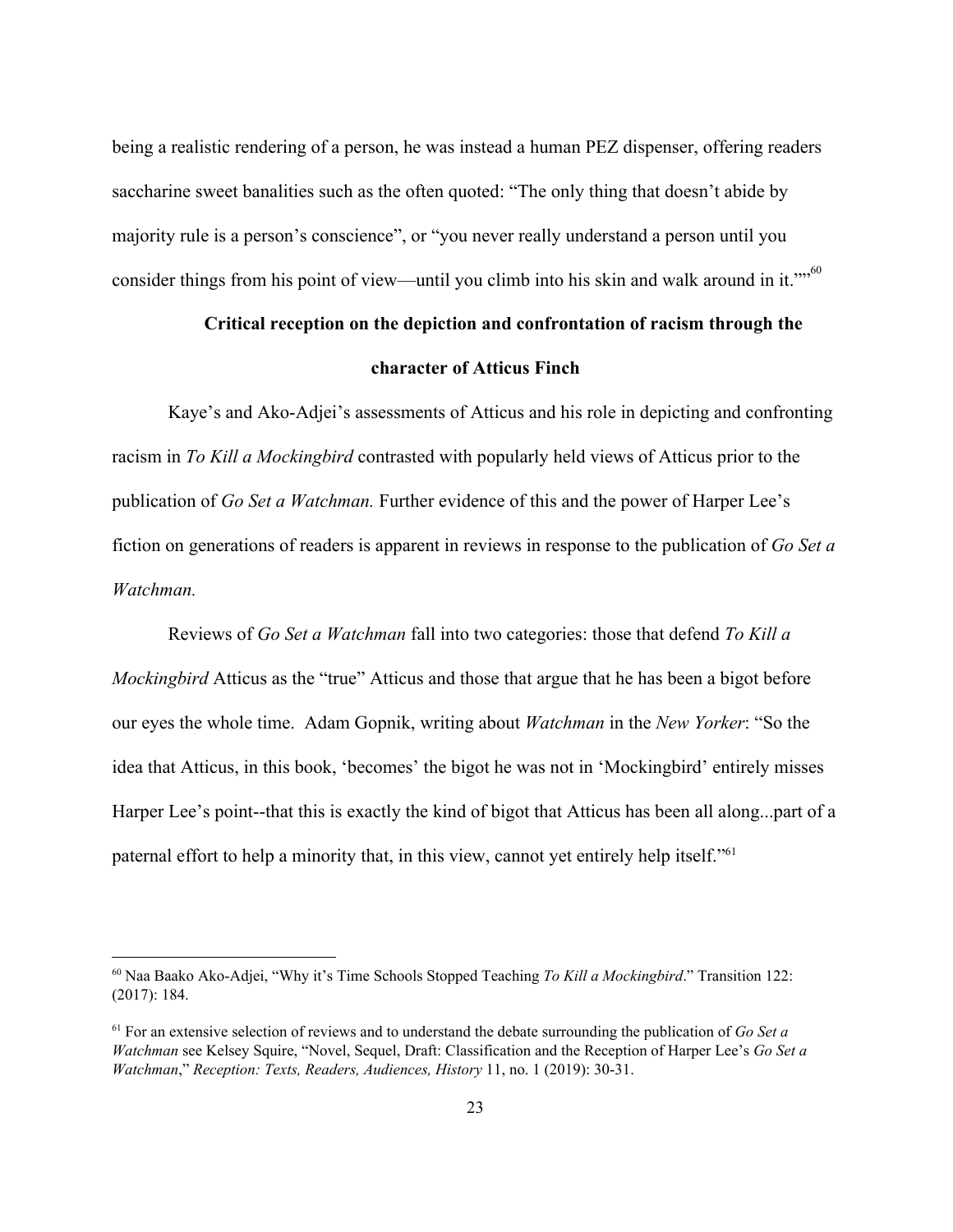It is not until the publication of *Go Set a Watchman* can we see what Lee was trying to do with the character of Atticus Finch. As Nicholas Buck expressed in his essay:

"...it seems the story Lee wanted to tell, one which shrewdly and honestly reveals the virulence of polite society's discriminatory posturing, system racism, and overt classism, is the one we need to hear most. Perhaps the gift of this second book is that it might shake us from identifying too closely with *Mockingbird's* Atticus so that we might begin seeing ourselves as the people of Maycomb, Alabama, or even in *Watchman's* Atticus—from seeing ourselves in the courageous and magnanimous exception rather than the disingenuous and complicit rule. The contrast here is generative, and insofar as it might allow us to hold up a mirror , particularly, in these times, it is a gift. *Watchman* does not ruin Harper Lee's legacy, it deepens it, not by being a great novel...but by helping us see ourselves more honestly, which may after all be Harper Lee's lasting accomplishment."<sup>62</sup>

After 55 years of believing that standing up for another's rights and standing in another's shoes were the lessons of Harper Lee's first book, *To Kill a Mockingbird* devotees found it difficult to reconcile with the notion that their favorite book may have been giving them a pass to avoid awareness, culpability and action against the unjust systems of racism it seemed to be opposing.<sup>63</sup> Perhaps an unfortunate legacy of Atticus Finch is that since 1960, Southerners have appropriated Atticus as a reflection of their better selves. He is lifted as the exemplar of a well articulated, progressive, liberating vision of social justice in the face of racism. The esteem to which Atticus is held gave permission to generations of Southerners to claim his widely regarded moral authority as their own and even go so far as to use him to extricate their guilt over racial inequality. Atticus' failed defense of Tom Robinson opened the door for Southerners that cast

<sup>62</sup> Buck, "Her Two Books," 54.

<sup>63</sup> Tanner, "She Forgot," 56.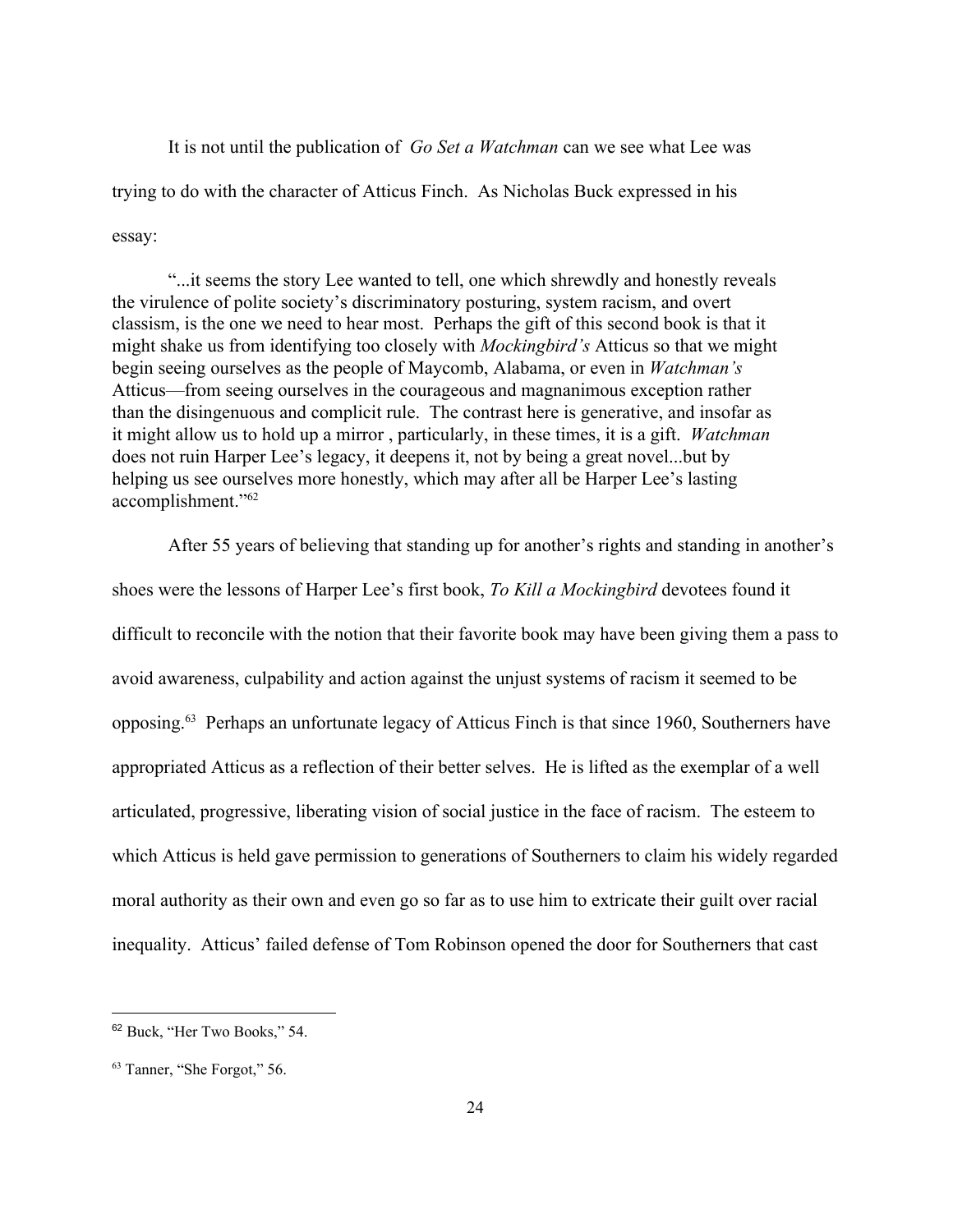themselves as progressive to now become co-victims with African Americans against a common enemy. The talisman of the heroic defender of racial justice allowed them to fete themselves as partners in racial progress, while casting a blind eye toward connections to their heritage of slavery and racism.<sup>64</sup>

#### **"Otherness"**

Having established how *To Kill a Mockingbird* and *Go Set a Watchman* depict and confront racism, this essay will now consider how the two novels depict and confront Otherness in society. In this regard, *To Kill a Mockingbird* relied more on outcasts and Others as characters than *Go Set a Watchman*. The Others who played a large role in *To Kill a Mockingbird* are Tom Robinson, Bob Ewell, and Boo Radley. The Other to be discussed from *Go Set a Watchman* in this essay is the character of Hank Clinton.

Tom Robinson and Bob Ewell are Others who lose their lives in To Kill a Mockingbird. Both characters are Others at the center of the trial in *To Kill a Mockingbird*. Tom Robinson, the physically disabled African American husband, father, and laborer was accused of raping Mayella Ewell, the daughter of Bob Ewell. As has been mentioned, Tom was shot dead while trying to escape after being found guilty in the rape of Mayella Ewell. Mayella was barely literate, impoverished, dirty, and the victim of sexual and physical abuse at the hands of her father. Upon Bob's discovery that his daughter, his possession, had sexually pursued a black man, Bob beat Mayella. Bob Ewell and his family were viewed by the community as Others. The Ewell family's skin color was white, but the general societal expectations of what constituted

<sup>64</sup> Baggett, "Tumbling," 5.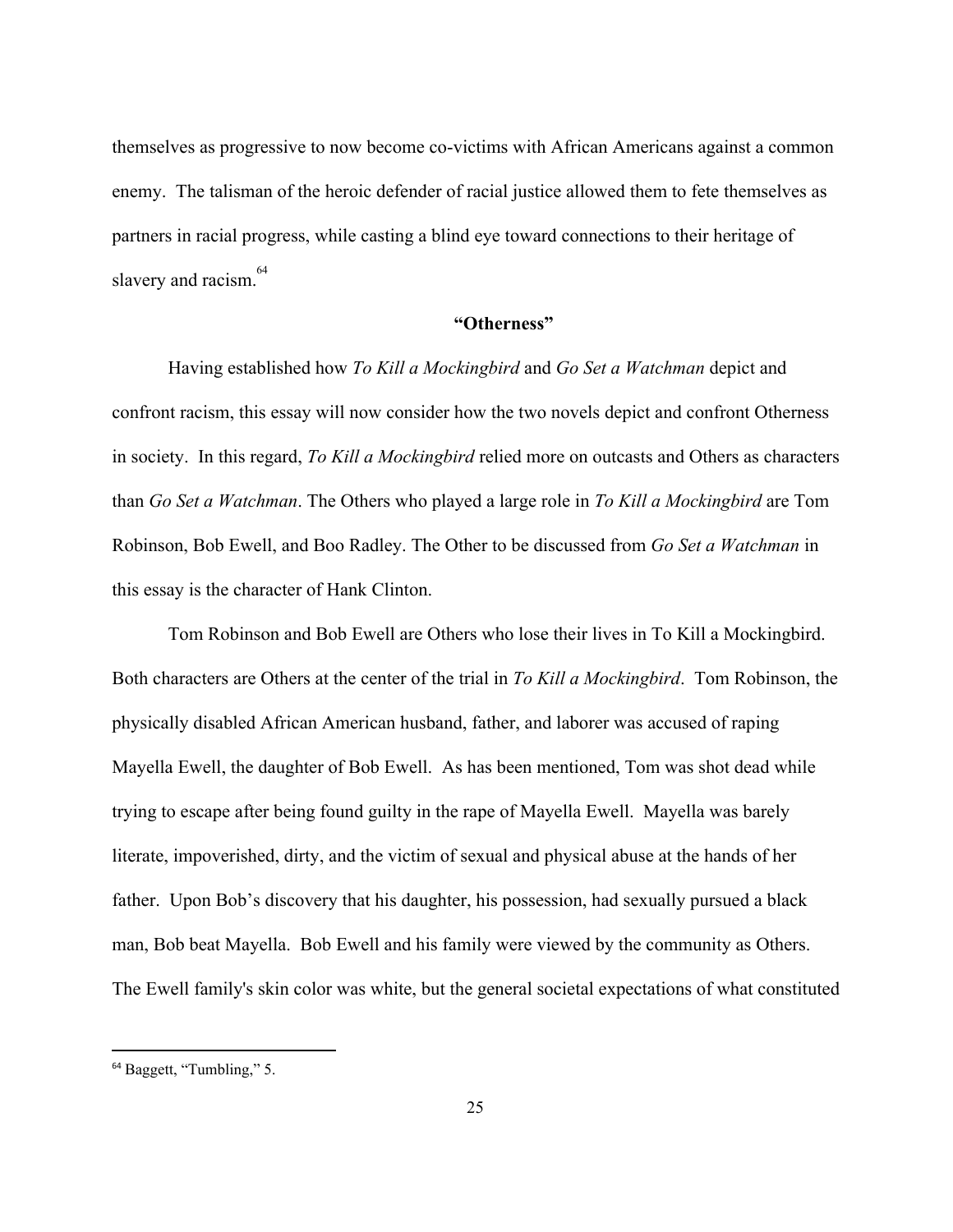whiteness in Maycomb did not apply to them. The Ewells lived on the edge of town near the dumps in close proximity to the black community and were identified as members of the "Trash" class by the Finches and their neighbors. As Scout recalled in *To Kill a Mockingbird*, "Does he [Mr. Bob Ewell] have anything to do with those Ewells that come every first day of school an' then go home? Why, Atticus said they were absolute trash—I never heard Atticus talk about folks the way he talked about the Ewells..."<sup>65</sup> The Ewells were known scofflaws, not required to send their children to school, and not embarrassed to be receiving government assistance. "No truant officers could keep their numerous offspring in school; no public health officer could free them from congenital defects, various worms, and the diseases indigenous to filthy surroundings". <sup>66</sup> However, the Ewells were acknowledged to be white in that they were favored over and hold a superior position to Black residents of Maycomb and were deemed worthy of protection when it comes to the boundary between white and Black. By the end of *To Kill a Mockingbird*, like Tom Robinson, Bob Ewell also lost his life as a result of the trial. Bob was killed by the mysterious Other, Boo Radley.

Arthur "Boo" Radley was the most marginal Other in *To Kill a Mockingbird*. Stories were told of Boo, but no one had seen him in some time. It was rumored that Boo was living a life of exile for violations of the socially constructed code of Maycomb. Scout and Jem Finch were thoroughly intrigued by Boo's house to the point of obsession. For some time, the children had received gifts from Boo in the hollow of a tree that served as the border between the children

<sup>65</sup> Lee, *Mockingbird*. 141.

<sup>66</sup> Ibid. 194.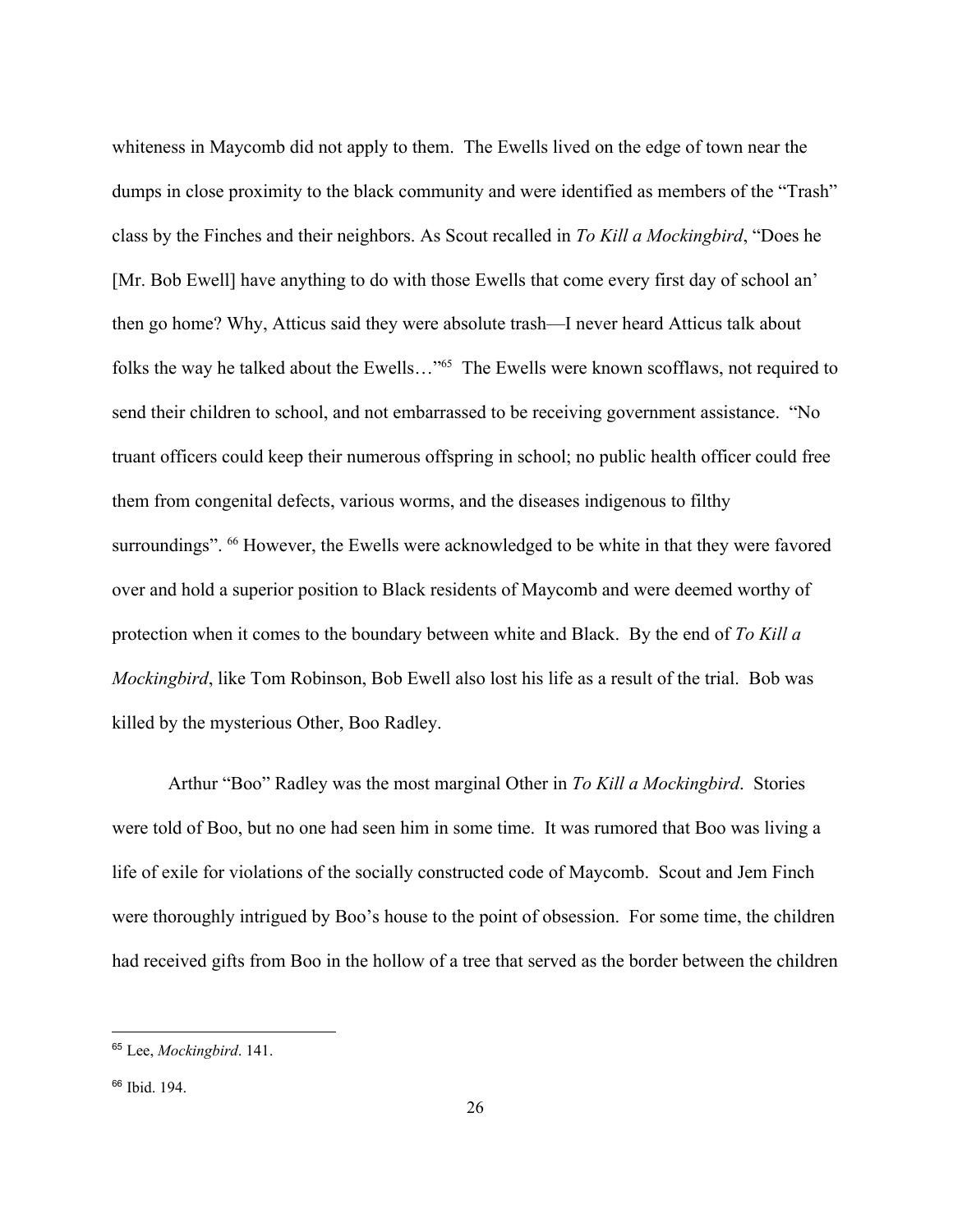and Boo. Eventually, Boo's father filled the hollow, effectively closing off the frontier between the children and Boo.

Boo reappeared to save Scout and Jem from an attack by Bob Ewell. It was in the Finch house that Boo was seen in the story. For Scout, it would be the only time she would ever see Boo Radley in her life. Boo's position in the Finch house put him alongside a portrait of the Finch children's mother implying a protective and maternal aspect to this mysterious hero. This aspect of Otherness was in direct contrast to the masculine violence needed to kill Bob Ewell.

Noticeably missing from *Go Set a Watchman* were the same outcasts and Others. The "Trash" class that the Ewells belonged to was acknowledged, but not filled with identifiable characters like in *To Kill a Mockingbird*. The pivotal Boo Radley was not in *Go Set a Watchman*. In another departure from *To Kill a Mockingbird*, *Go Set a Watchman* also presented a wider swath of Maycomb's population as willing to engage in overtly racist actions to hold onto racial segregation. Racism was no longer the exclusive realm of Bob Ewell and the "trash." 67

While class differences played a part in *To Kill a Mockingbird,* they took on a more overt role in *Go Set a Watchman* in the story of Jean Louise's boyfriend Hank Clinton. Hank was born into the "Trash" class. Early on in *Go Set a Watchman,* Jean Louise agreed to marry Hank. Hank had been taken under Atticus's wing and worked in his law practice. As a result of Hank's relationship to Atticus, Hank was able to transcend his birth class and attain

<sup>67</sup> Tanner, "She Forgot," 59.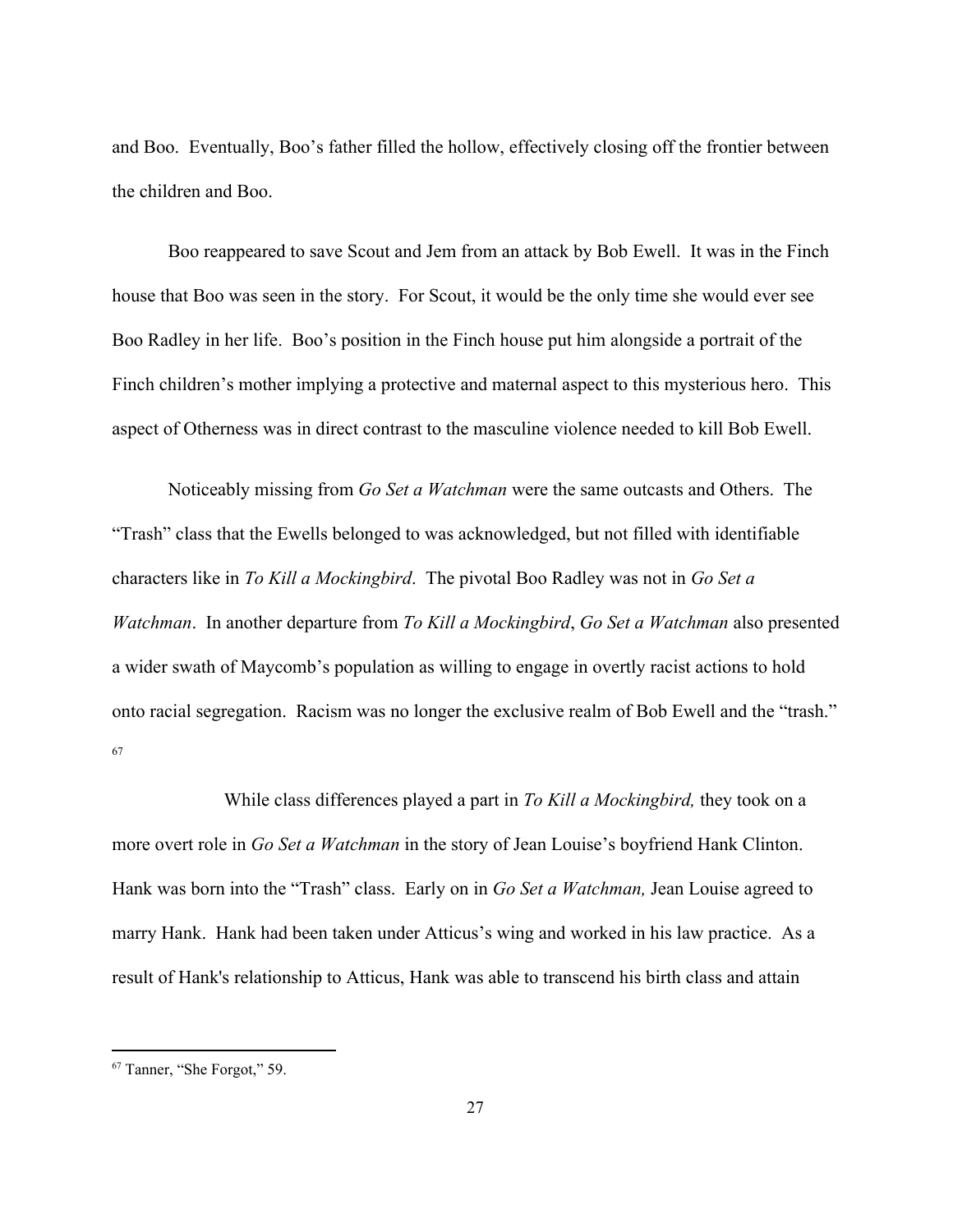prominence alongside Atticus. Even with Hank's high status in Maycomb society, Jean Louise was warned by her aunt to marry her own kind. That is, even as Hank appeared to be of the prominent class of citizens like the Finches, he is still "Trash." Later in *Go Set a Watchman,* after Jean Louise discovered that her father and fiancé were on the citizens' council, she confronted Hank and questioned him as to why he took part in the council meetings. Hank told Jean Louise he had to "...go along to get along."<sup>68</sup> Hank felt compelled to go along with Atticus and the citizens' council in order to not lose clout in Maycomb and further advance in Maycomb's class system. It is clear that Harper Lee's *To Kill a Mockingbird* and *Go Set a Watchman* depict and confront otherness with characters who have intrigued readers for generations.

While the discussion in this essay is by no means exhaustive, the evidence presented has demonstrated why generations of readers embrace Harper Lee's *To Kill a Mockingbird*, *Go Set a Watchman*, and the books' characters. The development of Scout in *To Kill a Mockingbird* and her challenging maturation as Jean Louise in *Go Set a Watchman* is relatable to the adolescent experience of readers. Jean Louise's coming of age in *Go Set a Watchman* is only possible after she confronts the racism depicted in her father, Atticus Finch, whom until the publication of *Go Set a Watchman* was considered by most to be an upright and good citizen. Finally, the characters who present Otherness such as Tom Robinson, Bob Ewell, Boo Radley, and Hank Clinton are important in guiding readers through the nuanced interactions between Maycomb's social and racial hierarchies in Harper Lee's two books.

<sup>68</sup> Cornet, "Four Reasons Why," 34.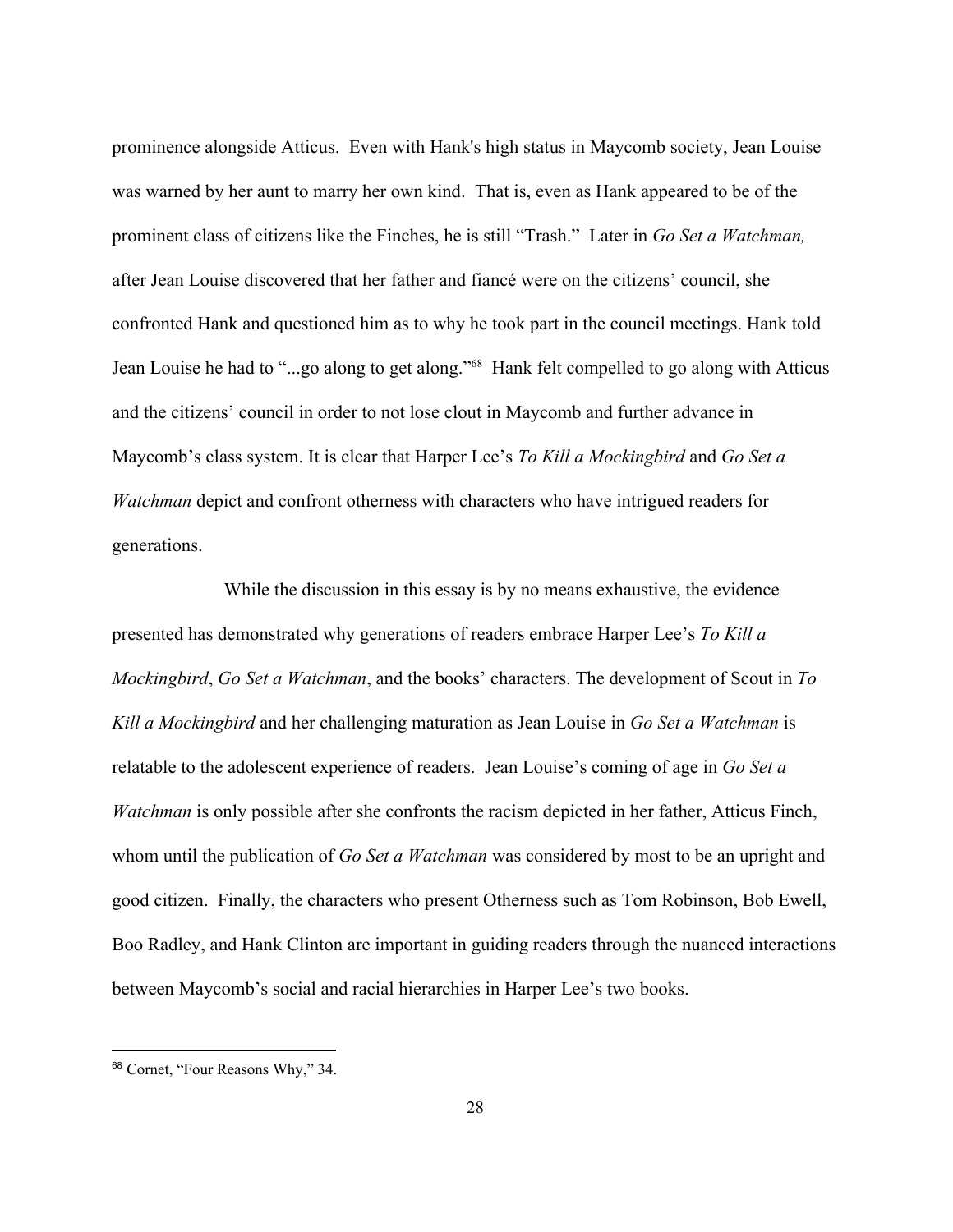## **Bibliography**

Ako-Adjei, Naa Baako. "Why it's Time Schools Stopped Teaching *To Kill a Mockingbird*." *Transition* 122, (2017): 182-200.

- Atmana, Bima and Sumitro. "Genetic Structuralism Analysis in "Go Set A Watchman" by Harper Lee." *Utopia y Praxis Latinoamericana* 25, no. Extra 1 (2020): 484-492.
- Baggett, Mark J. ""Tumbling out of the Beautiful Dream": *Go Set a Watchman* and Harper Lee's Legacy." *Cumberland Law Review* 47, no. 1 (Fall 2016): 3-18.
- Brophy, Alfred L. "*Watchman's* New Constitutional Vision." *Cumberland Law Review* 47, no. 1 (2016): 19-23.
- Buck, Nicholas. "Harper Lee and Her Two Books: A Comparative Essay on *To Kill a Mockingbird & Go Set a Watchman*." *Encounter* 76, no. 1 (2016): 51-54.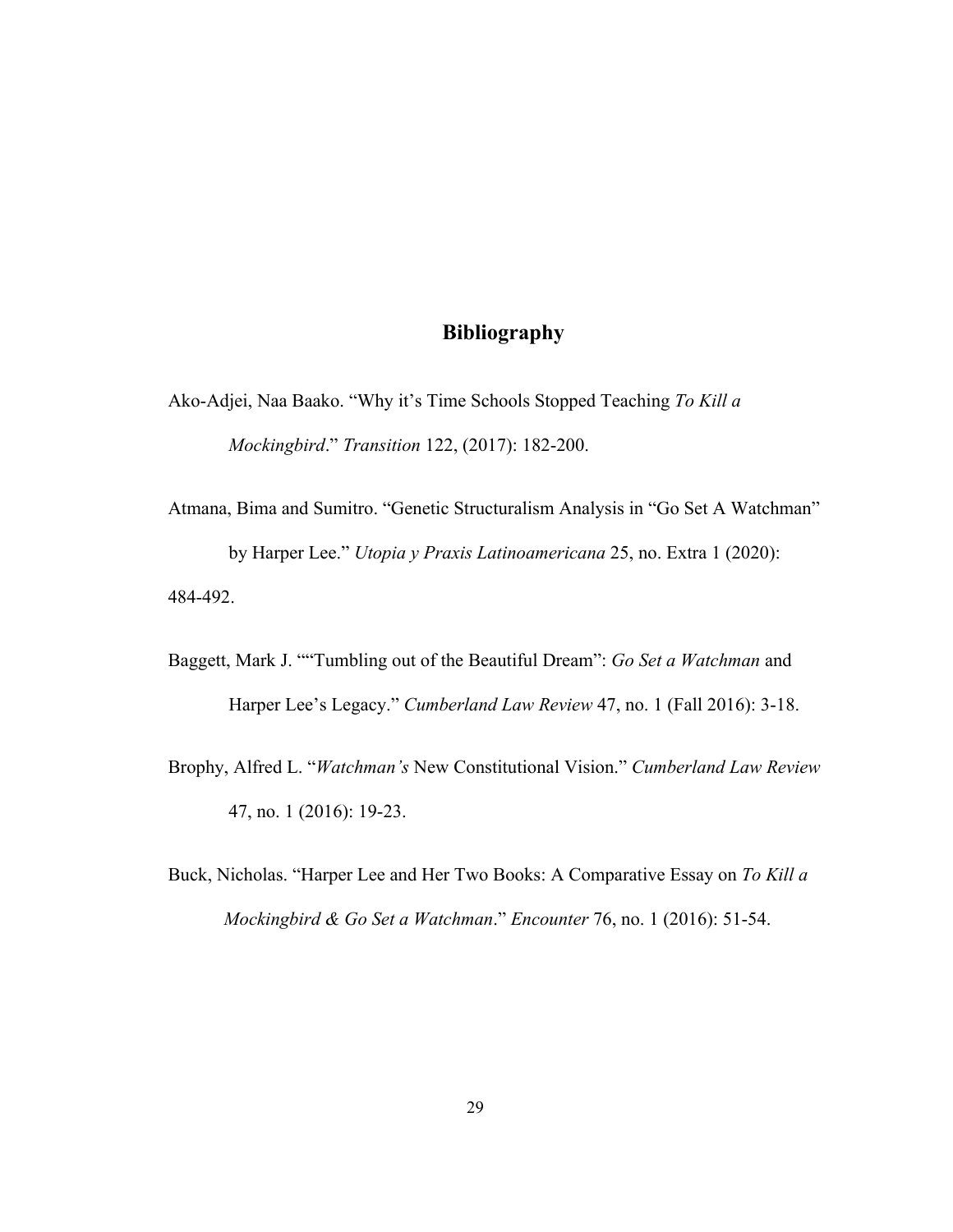- Choinski, Michal; Eder, Maciej and Rybicki, Jan. "Harper Lee and Other People: A Stylometric Diagnosis." *The Mississippi Quarterly* 70-71, no. 3 (Summer 2017): 355-374.
- Cook, Trevor. " "Well, Heck": Confounding Grace in Harper Lee's *To Kill a Mockingbird*." *Christianity & Literature* 66, no. 4 (2017): 656-674.
- Cornet, Judy M. "Four Reasons Why Readers Hate *Go Set a Watchman* (And One Reason Why I Don't)." *Cumberland Law Review* 47, no. 1 (2016): 25-35.
- Crespino, Joseph. *Atticus Finch, The Biography: Harper Lee, Her Father, and the Making of an American Icon*. New York: Basic Books, 2018.
- *Fearful Symmetry*. DVD. Directed by Charles Kiselyak. Hollywood: Universal Home Video, 1998.

Flynt, Wayne. "Nelle Harper Lee on Law." *Alabama Law Review* 69, no. 3 (Spring 2018): 629-640.

Kaye, Frances W. ""I've Got This Vision of Justice": Why *To Kill a Mockingbird* Is a Fraud." *Teaching American Literature: A Journal of Theory and Practice* 11, no. 1 (Spring 2020): 71-88.

Johnson, Claudia Durst. *To Kill a Mockingbird: Threatening Boundaries.* New York: Twayne Publishers, 1994.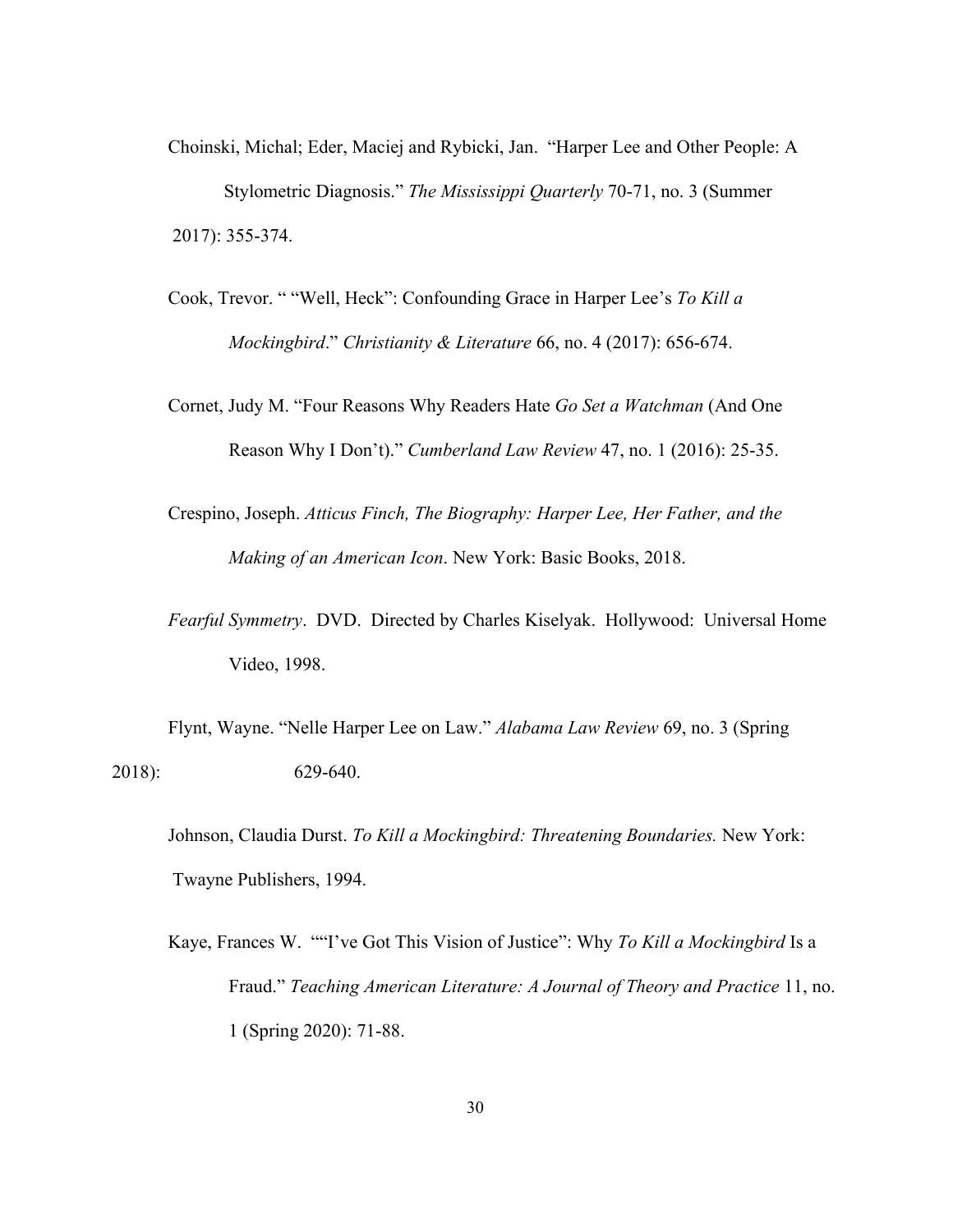Lee, Harper. *To Kill a Mockingbird.* New York: Harper Collins, 1988.

Lee, Harper. *Go Set a Watchman*. New York: Harper Collins, 2015.

Letchner, Zachary J. "*To Kill a Mockingbird* in Historical Perspective and Current Context: A Review Essay." *The Georgia Historical Quarterly* 103, no. 2 (2019): 165-170.

Pond, Julia. "No One Likes to Feel Like and Adolescent: Genre Resistance in Harper Lee's Novels." *Mississippi Quarterly* 70, no. 1 (Winter 2017): 81-103.

Santopietro, Tom. *Why To Kill a Mockingbird Matter: What Harper Lee's Book and Iconic American Film Mean to Us Today*. New York: St. Martin's Press, 2018.

Squire, Kelsey. "Novel, Sequel, Draft: Classification and the Reception of Harper Lee's *Go Set a Watchman*." *Reception: Texts, Readers, Audiences, History* 11, no. 1 (2019): 21-39.

Tanner, Dwight. " "She Forgot": Obscuring White Privilege and Colorblindness in Harper Lee's Novels." *South Atlantic Review* 84, no. 1. (Spring 2019): 54-71.

"The First Scottsboro Trials," University of Missouri-Kansas City,

[http://law2.umkc.edu/faculty/projects/ftrials/scottsboro/SB\\_HRrep.html.](http://law2.umkc.edu/faculty/projects/ftrials/scottsboro/SB_HRrep.html)